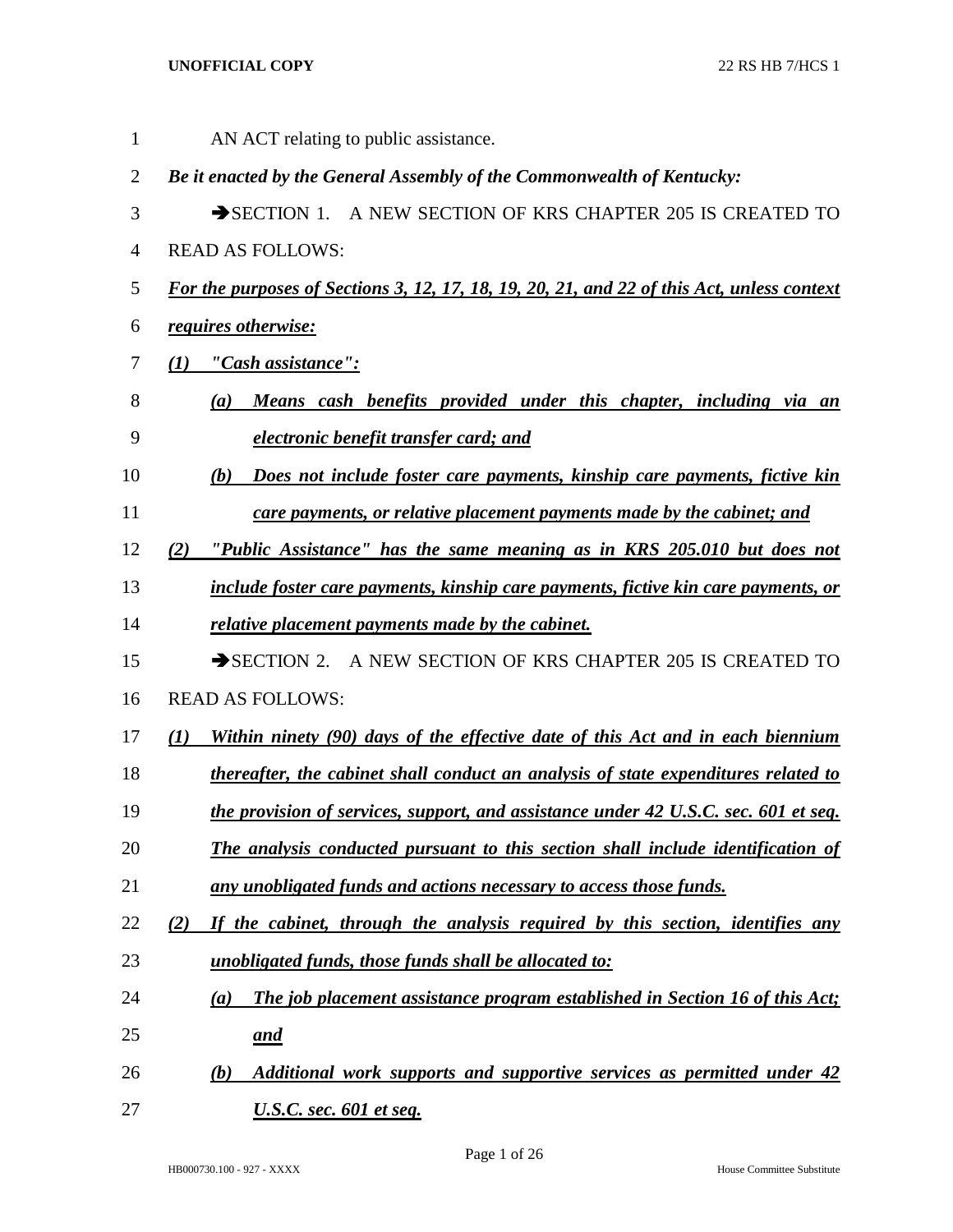| $\mathbf 1$    |     | $\rightarrow$ SECTION 3.<br>A NEW SECTION OF KRS CHAPTER 205 IS CREATED TO            |
|----------------|-----|---------------------------------------------------------------------------------------|
| $\overline{2}$ |     | <b>READ AS FOLLOWS:</b>                                                               |
| 3              | (1) | As used in this section:                                                              |
| 4              |     | "Alcoholic beverage" has the same meaning as in KRS 241.010;<br>(a)                   |
| 5              |     | "Cash recipient of public assistance benefits" means any individual who<br>(b)        |
| 6              |     | receives cash assistance via an electronic benefit transfer card or any other         |
| 7              |     | form of cash assistance under Title IV of the Social Security Act, the                |
| 8              |     | <b>Supplemental Nutrition Assistance Program, or any other public assistance</b>      |
| 9              |     | program administered by the cabinet;                                                  |
| 10             |     | "Tobacco product" has the same meaning as in KRS 438.305; and<br>(c)                  |
| 11             |     | "Vapor product" has the same meaning as in KRS 438.305.<br>(d)                        |
| 12             | (2) | A cash recipient of public assistance benefits shall not use any portion of his or    |
| 13             |     | her benefits to purchase alcoholic beverages, tobacco products, vapor products,       |
| 14             |     | or lottery tickets, or to purchase any goods or services in a casino, an              |
| 15             |     | establishment that provides adult-oriented entertainment in which performers          |
| 16             |     | disrobe or perform in an unclothed state, a tattoo or body piercing facility, or a    |
| 17             |     | retail establishment the primary purpose of which is the sale of alcoholic            |
| 18             |     | beverages, tobacco products, or vapor products.                                       |
| 19             | (3) | If a cash recipient of public assistance benefits uses an automated teller machine    |
| 20             |     | or any other means or device to withdraw cash using an electronic benefit             |
| 21             |     | transfer card issued by the cabinet, that cash may only be used for goods and         |
| 22             |     | services necessary for the welfare of the family, including but not limited to food,  |
| 23             |     | clothing, housing, utilities, child care, transportation, medicine, and medical       |
| 24             |     | supplies.                                                                             |
| 25             | (4) | Any person who violates subsection (2) or (3) of this section shall be subject to the |
| 26             |     | following sanctions:                                                                  |
| 27             |     | Upon the first violation, the recipient shall be disqualified from receiving<br>(a)   |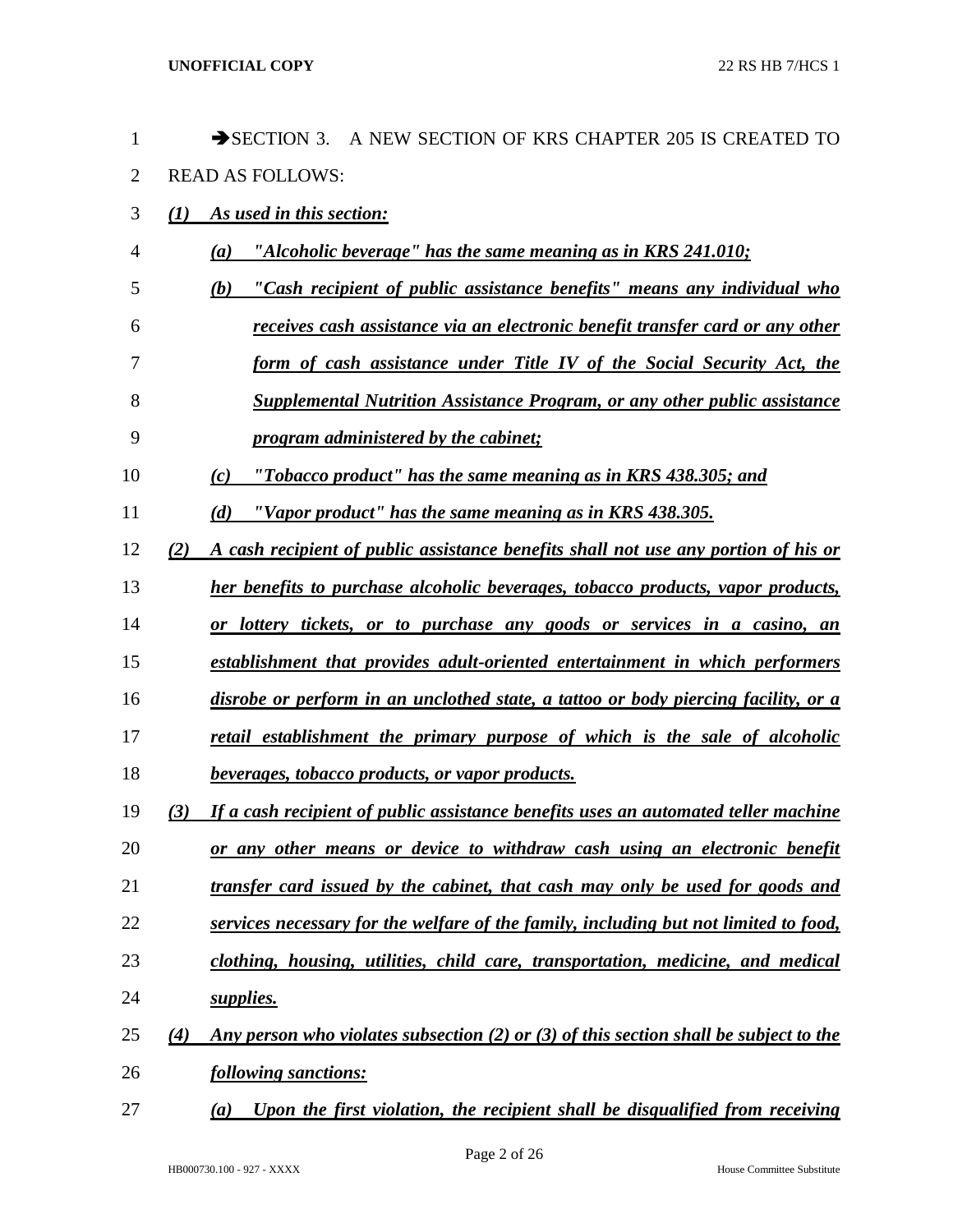| $\mathbf{1}$   | <i>public assistance benefits by means of a direct cash payment or an</i>                |
|----------------|------------------------------------------------------------------------------------------|
| $\overline{2}$ | electronic benefits transfer card for one (1) month;                                     |
| 3              | Upon the second violation, the recipient shall be disqualified from receiving<br>(b)     |
| 4              | <i>public assistance benefits by means of a direct cash payment or an</i>                |
| 5              | electronic benefits transfer card for three (3) months; and                              |
| 6              | Upon the third violation, the recipient shall be disqualified from receiving<br>(c)      |
| 7              | <i>public assistance benefits by means of a direct cash payment or an</i>                |
| 8              | <i>electronic benefits transfer card for a period of five (5) years.</i>                 |
| 9              | (5)<br>The cabinet shall:                                                                |
| 10             | Within ninety (90) days after the effective date of this Act, to the extent it is<br>(a) |
| 11             | <u>feasible and except at provided in subparagraphs 1, 2, and 3, of this</u>             |
| 12             | <u>paragraph, begin utilizing a single benefit card for each cash recipient of</u>       |
| 13             | <u>public assistance benefits administered under this chapter regardless of in</u>       |
| 14             | which public assistance programs the individual is enrolled. The single                  |
| 15             | <u>benefit card required by this paragraph shall be an electronic benefit</u>            |
| 16             | transfer card and shall, at a minimum, be utilized for Supplemental                      |
| 17             | Nutrition Assistance Program benefits and the state's medical assistance                 |
| 18             | program benefits. The single benefit card required by this paragraph shall               |
| 19             | not be utilized for:                                                                     |
| 20             | Foster care payments, kinship care payments, fictive kin care                            |
| 21             | payments, or relative placement payments made by the cabinet;                            |
| 22             | Public assistance benefits provided to women, infants, and children<br>2.                |
| 23             | <u>under 42 U.S.C. sec. 1786; or</u>                                                     |
| 24             | Cash assistance benefits paid directly to a third party on behalf of a<br>3.             |
| 25             | public assistance benefit recipient, including but not limited to child-                 |
| 26             | care subsidies paid pursuant to KRS 199.899;                                             |
| 27             | <b>Through any means practical, inform all applicants for and cash recipients</b><br>(b) |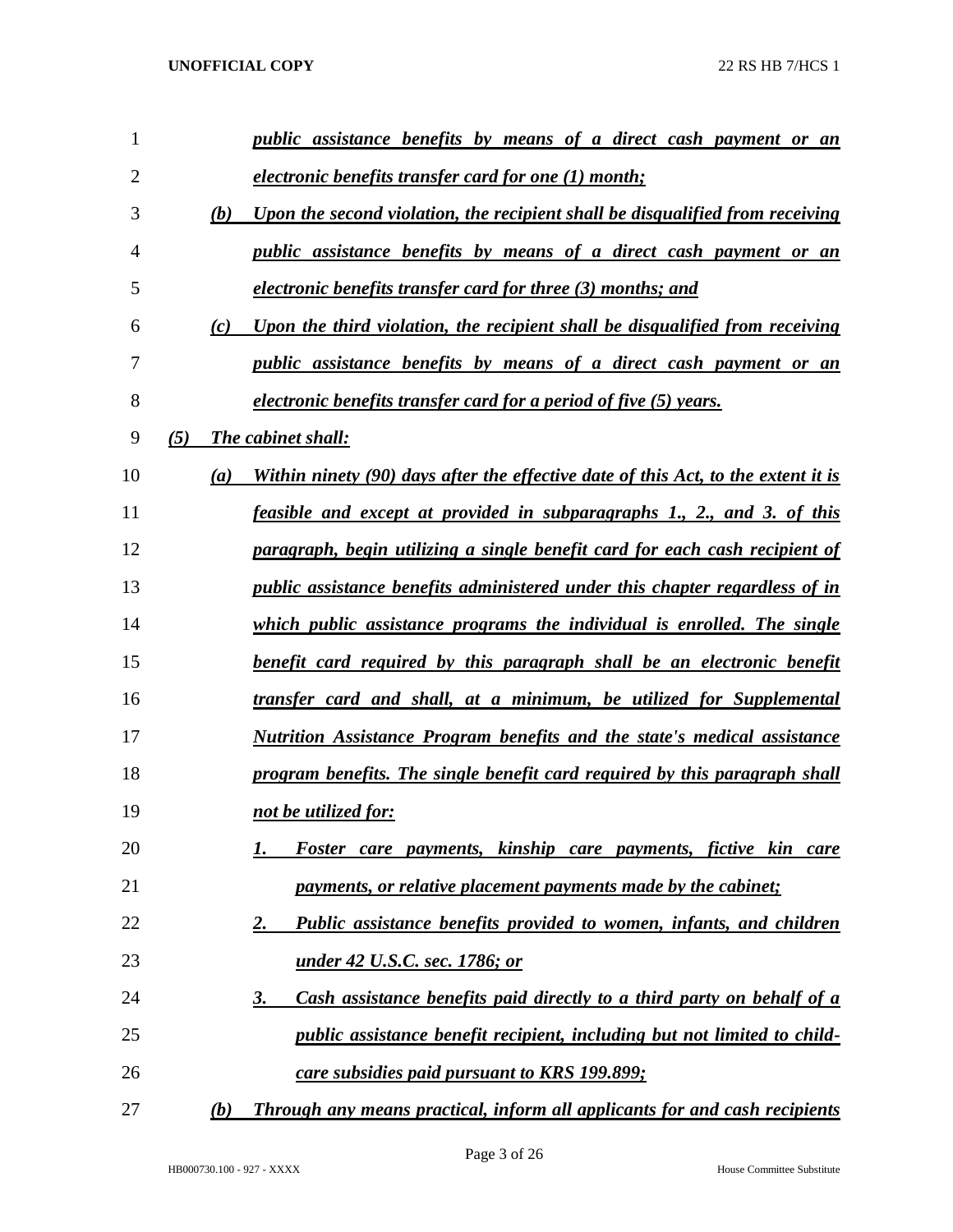| 1              |     | of public assistance benefits of the restrictions and sanctions contained in             |
|----------------|-----|------------------------------------------------------------------------------------------|
| $\overline{2}$ |     | this section;                                                                            |
| 3              |     | Monitor the use of electronic benefit transfer cards to withdraw cash and<br>(c)         |
| $\overline{4}$ |     | investigate cases in which it believes cash benefits may be being used in                |
| 5              |     | <u>violation of subsection (3) of this section; and</u>                                  |
| 6              |     | Within ninety (90) days after the effective date of this Act, promulgate<br>(d)          |
| 7              |     | administrative regulations in accordance with KRS Chapter 13A necessary                  |
| 8              |     | to administer this section.                                                              |
| 9              |     | $\rightarrow$ SECTION 4.<br>A NEW SECTION OF KRS CHAPTER 205 IS CREATED TO               |
| 10             |     | <b>READ AS FOLLOWS:</b>                                                                  |
| 11             | (I) | The General Assembly hereby affirms the mission of the Supplemental Nutrition            |
| 12             |     | Assistance Program, formerly known as the federal food stamp program, to                 |
| 13             |     | supplement the food budgets of needy families so that they can purchase healthy          |
| 14             |     | food and move toward self-sufficiency. To that end, the General Assembly                 |
| 15             |     | recommends that Supplemental Nutrition Assistance Program beneficiaries use              |
| 16             |     | <u>at least seventy-five percent (75%) of their monthly benefits to purchase healthy</u> |
| 17             |     | foods, including fresh fruits, fresh vegetables, and whole grains, and that              |
| 18             |     | beneficiaries utilize the Kentucky Double Dollars program to enhance the                 |
| 19             |     | purchasing power of their Supplemental Nutrition Assistance Program benefits             |
| 20             |     | by purchasing fresh produce from local farmers' markets.                                 |
| 21             | (2) | To the extent that surplus Supplemental Nutrition Assistance Program Education           |
| 22             |     | funds are available at the end of each federal fiscal year, the cabinet shall            |
| 23             |     | coordinate with the Department of Agriculture to provide support to expand               |
| 24             |     | access by Supplemental Nutrition Assistance Program beneficiaries to farmers'            |
| 25             |     | markets across the Commonwealth.                                                         |
| 26             |     | A NEW SECTION OF KRS CHAPTER 205 IS CREATED TO<br>$\rightarrow$ SECTION 5.               |
| 27             |     | <b>READ AS FOLLOWS:</b>                                                                  |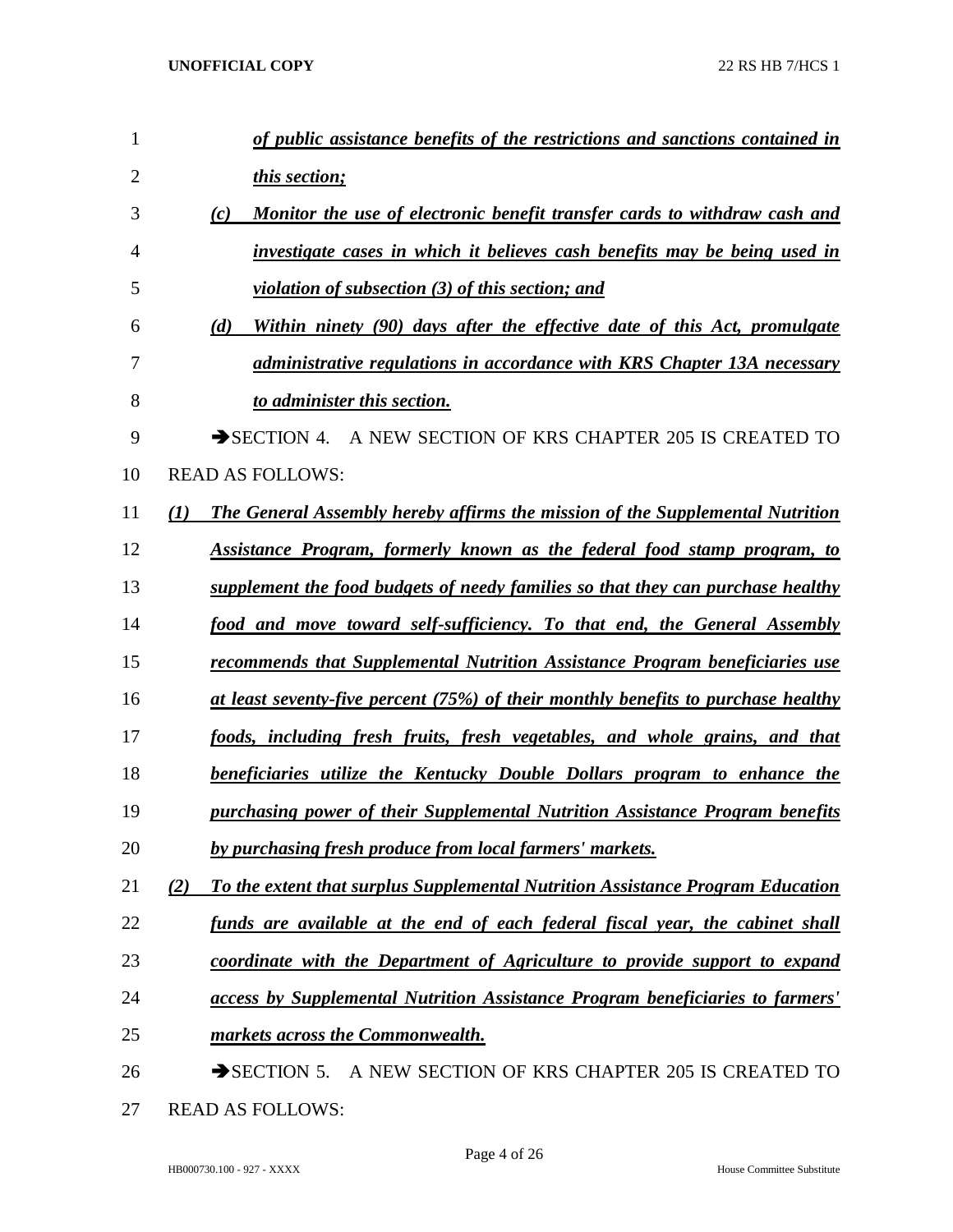| $\mathbf{1}$ |                  | In order to improve access to the Supplemental Nutrition Assistance Program, reduce               |
|--------------|------------------|---------------------------------------------------------------------------------------------------|
| 2            |                  | administrative costs associated with the program, and enhance program integrity, the              |
| 3            | cabinet shall:   |                                                                                                   |
| 4            | $\mathcal{L}(I)$ | Within one hundred eighty (180) days after the effective date of this Act:                        |
| 5            | (a)              | Establish a transitional benefit alternative as described in 7 C.F.R. secs.                       |
| 6            |                  | 273.26 to 273.32;                                                                                 |
| 7            | (b)              | Request a waiver from the United States Department of Agriculture to                              |
| 8            |                  | <i>implement:</i>                                                                                 |
| 9            |                  | An Elderly Simplified Application Project for individuals who have no                             |
| 10           |                  | earned income and who are over sixty (60) years of age or who are                                 |
| 11           |                  | disabled; and                                                                                     |
| 12           |                  | A standard medical deduction waiver for individuals who are over<br>2.                            |
| 13           |                  | sixty (60) years of age or are disabled;                                                          |
| 14           | (c)              | <b>Establish procedures to allow Supplemental Nutrition Assistance Program</b>                    |
| 15           |                  | <b>beneficiaries to recertify eligibility online;</b>                                             |
| 16           | (d)              | To the extent permitted under federal law, develop and implement an online                        |
| 17           |                  | employment and training program, as defined in $7 \text{ U.S.C.}$ sec. $2015(d)(4)$ ,             |
| 18           |                  | for any individual that is subject to work requirements under 7 U.S.C. sec.                       |
| 19           |                  | 2015(d)(1);                                                                                       |
| 20           | (e)              | <b>Request a waiver from the United States Department of Agriculture relating</b>                 |
| 21           |                  | to Supplemental Nutrition Assistance time limit exception established in 7                        |
| 22           |                  | C.F.R. sec. 273.24(c)(4); and                                                                     |
| 23           | <u>(f)</u>       | Promulgate administrative regulations in accordance with KRS Chapter                              |
| 24           |                  | <u>13A necessary to administer this section; and</u>                                              |
| 25           | (2)              | Within ninety (90) days after the effective date of this Act, require all households              |
| 26           |                  | <b>receiving Supplemental Nutrition Assistance benefits,</b><br><i>except</i> for those           |
| 27           |                  | <u>households described in subsection <math>(1)(b)</math> of this section, to comply with the</u> |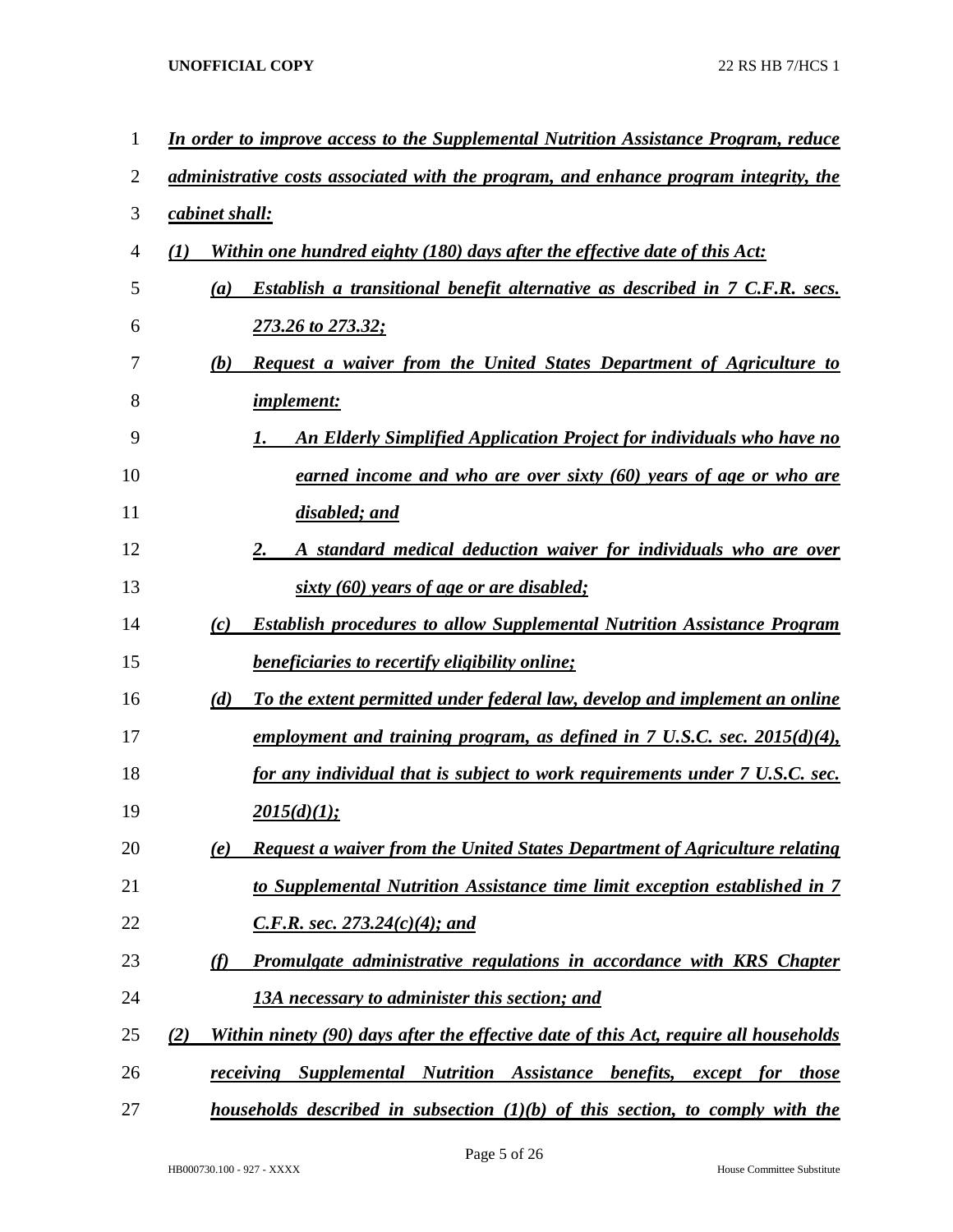| $\mathbf{1}$ | certified change reporting requirements established in $7$ C.F.R. sec. 273.12(a).    |
|--------------|--------------------------------------------------------------------------------------|
| 2            | A NEW SECTION OF KRS CHAPTER 205 IS CREATED TO<br>$\rightarrow$ SECTION 6.           |
| 3            | <b>READ AS FOLLOWS:</b>                                                              |
| 4            | (I)<br>The cabinet, to the extent permitted under federal law, shall implement a     |
| 5            | community engagement program that requires all able-bodied adults without            |
| 6            | dependents who have been enrolled in the state's medical assistance program for      |
| 7            | more than twelve $(12)$ months to participate in at least eighty $(80)$ hours of     |
| 8            | qualifying community engagement activities each month.                               |
| 9            | If the federal Centers for Medicare and Medicaid Services approves the<br>(2)        |
| 10           | implementation of a community engagement program pursuant to subsection $(1)$        |
| 11           | of this section:                                                                     |
| 12           | The program shall, for the purpose of defining qualifying community<br>(a)           |
| 13           | engagement activities, utilize the work requirements established in 7 C.F.R.         |
| 14           | sec. 273.24;                                                                         |
| 15           | (b)<br>Participation in the job placement assistance program established in          |
| 16           | Section 16 of this Act shall constitute qualifying community engagement              |
| 17           | activities; and                                                                      |
| 18           | The cabinet shall, on a monthly basis, provide the Education and<br>(c)              |
| 19           | Workforce Development Cabinet with the name and contact information of               |
| 20           | each individual required by subsection $(1)$ of this section to participate in       |
| 21           | community engagement activities.                                                     |
| 22           | As used in this section "able-bodied adult without dependents" means an<br>(3)       |
| 23           | <i>individual who is:</i>                                                            |
| 24           | <u>Over eighteen (18) years of age but under sixty (60) years of age:</u><br>(a)     |
| 25           | <b>Physically and mentally able to work as determined by the cabinet; and</b><br>(b) |
| 26           | Not primarily responsible for the care of a dependent child under the age of<br>(c)  |
| 27           | eighteen (18) or a dependent disabled adult relative.                                |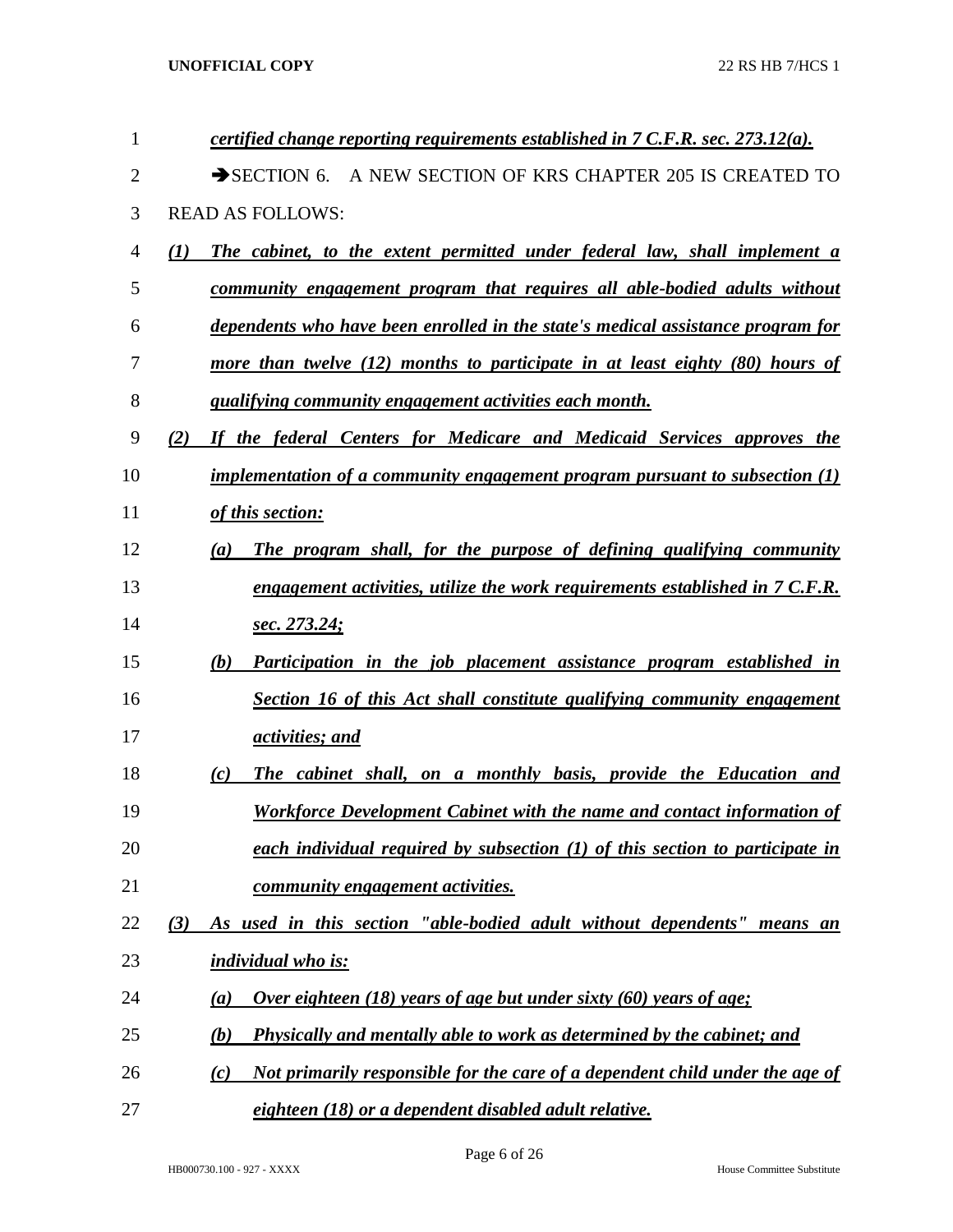| 1              | A NEW SECTION OF KRS CHAPTER 205 IS CREATED TO<br>$\rightarrow$ SECTION 7.                      |
|----------------|-------------------------------------------------------------------------------------------------|
| $\overline{2}$ | <b>READ AS FOLLOWS:</b>                                                                         |
| 3              | <u>Notwithstanding any provision of law to the contrary, the cabinet shall not exercise the</u> |
| $\overline{4}$ | state's option to develop a basic health program as permitted under 42 U.S.C. sec.              |
| 5              | 18051 without first obtaining specific authorization from the General Assembly to do            |
| 6              | $\underline{\mathbf{S}}\underline{\mathbf{O}}$ .                                                |
| 7              | A NEW SECTION OF KRS CHAPTER 205 IS CREATED TO<br>$\rightarrow$ SECTION 8.                      |
| 8              | <b>READ AS FOLLOWS:</b>                                                                         |
| 9              | When the Department for Medicaid Services receives federal funding for the<br>$\mathcal{L}(I)$  |
| 10             | state's medical assistance program which is contingent on temporary                             |
| 11             | maintenance of effort restrictions, such as those restrictions imposed under Pub.               |
| 12             | L. No. 116-127 sec. 6008, or is, for any reason, limited in its ability to disenroll            |
| 13             | individuals from the state's medical assistance program, the department shall:                  |
| 14             | Continue to conduct eligibility redeterminations as in the normal course of<br>$\left(a\right)$ |
| 15             | business; and                                                                                   |
| 16             | Act on those redeterminations to the fullest extent permitted under federal<br>(b)              |
| 17             | law.                                                                                            |
| 18             | Following the expiration of any federally imposed restrictions described in<br>(2)              |
| 19             | subsection (1) of this section, the department shall conduct a full audit in which              |
| 20             | the department shall:                                                                           |
| 21             | Within sixty (60) days, request approval from the federal Centers for<br>(a)                    |
| 22             | Medicare and Medicaid Services to conduct and act on eligibility                                |
| 23             | redeterminations for each individual who was enrolled during the period of                      |
| 24             | federally imposed restrictions and has been enrolled for more than three (3)                    |
| 25             | months; and                                                                                     |
| 26             | Within twelve (12) months:<br>(b)                                                               |
| 27             | Complete and act on eligibility redeterminations for all cases that have<br>1.                  |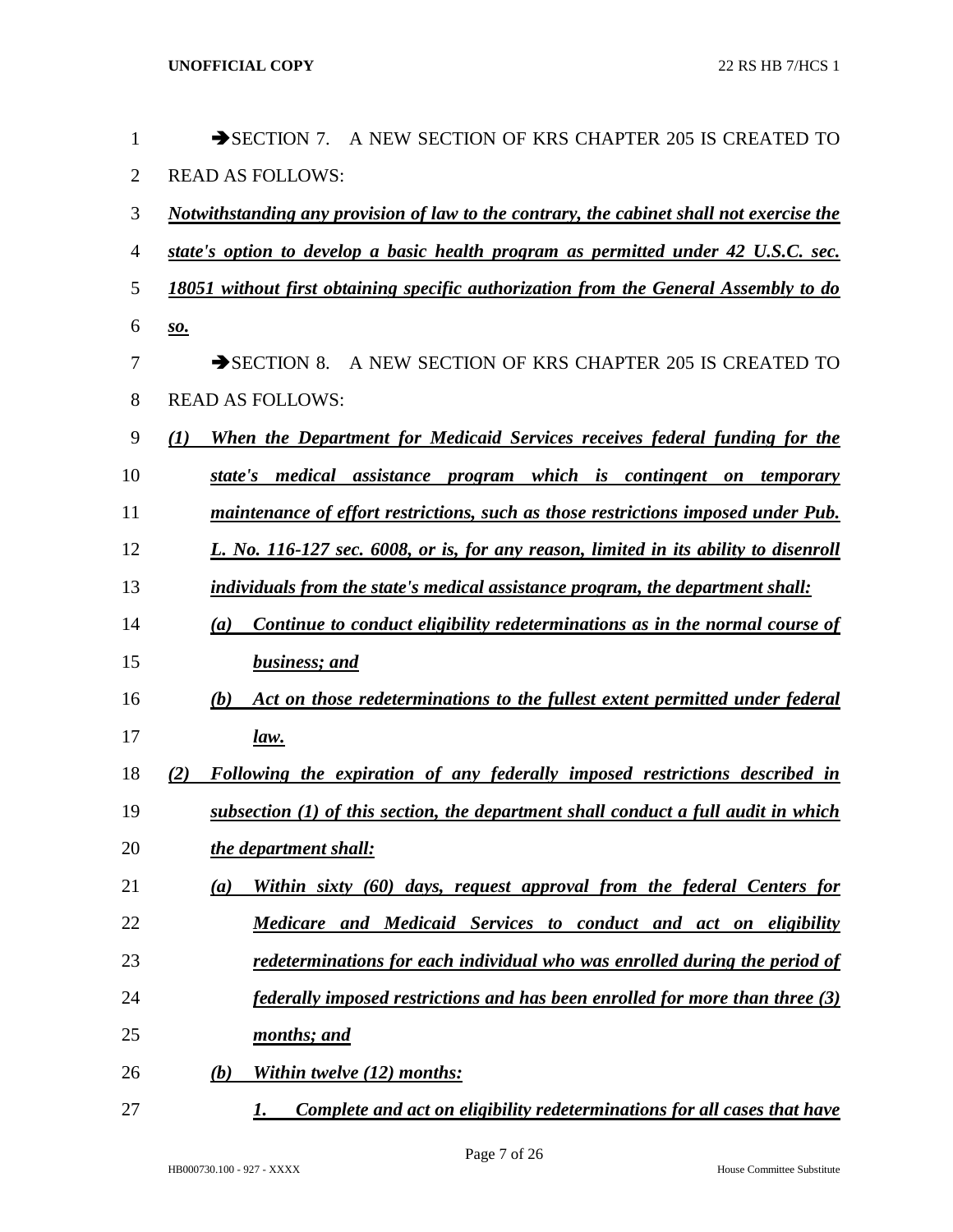| $\mathbf{1}$   | not had a redetermination within the previous twelve (12) months; and                      |
|----------------|--------------------------------------------------------------------------------------------|
| $\overline{2}$ | 2.<br>Complete and act on eligibility redeterminations for individuals                     |
| 3              | described in paragraph (a) of this subsection, if the department                           |
| 4              | receives the federal approval requested pursuant to this paragraph (a)                     |
| 5              | of this subsection.                                                                        |
| 6              | SECTION 9. A NEW SECTION OF KRS CHAPTER 205 IS CREATED TO                                  |
| 7              | <b>READ AS FOLLOWS:</b>                                                                    |
| 8              | <u>Unless expressly required under federal law, neither the cabinet nor the Department</u> |
| 9              | for Medicaid Services shall be designated as a qualified health entity for the purpose of  |
| 10             | making presumptive eligibility determinations for the state's medical assistance           |
| 11             | program.                                                                                   |
| 12             | SECTION 10. A NEW SECTION OF KRS CHAPTER 205 IS CREATED TO                                 |
| 13             | <b>READ AS FOLLOWS:</b>                                                                    |
| 14             | As used in this section:<br>(I)                                                            |
| 15             | "Department" means the Department for Medicaid Services;<br>(a)                            |
| 16             | "Period of presumptive eligibility" has the same meaning as in 42 C.F.R.<br>(b)            |
| 17             | sec. 435.1101; and                                                                         |
| 18             | "Qualified hospital" has the same meaning as in 42 C.F.R. 435.1110(b).<br>(c)              |
| 19             | (2) If a qualified hospital determines that an individual meets the criteria for           |
| 20             | presumptive eligibility, the hospital shall:                                               |
| 21             | Notify the department of the determination within five (5) business days<br>(a)            |
| 22             | from the date of determination in a form prescribed by the department;                     |
| 23             | Provide a written eligibility notice to the individual. The written eligibility<br>(b)     |
| 24             | notice shall, at a minimum, include the following information in plain                     |
| 25             | <i>language and large print:</i>                                                           |
| 26             | The beginning and end dates of the period of presumptive eligibility;<br>I.                |
| 27             | 2.<br>Notification that the individual is required to make an application for              |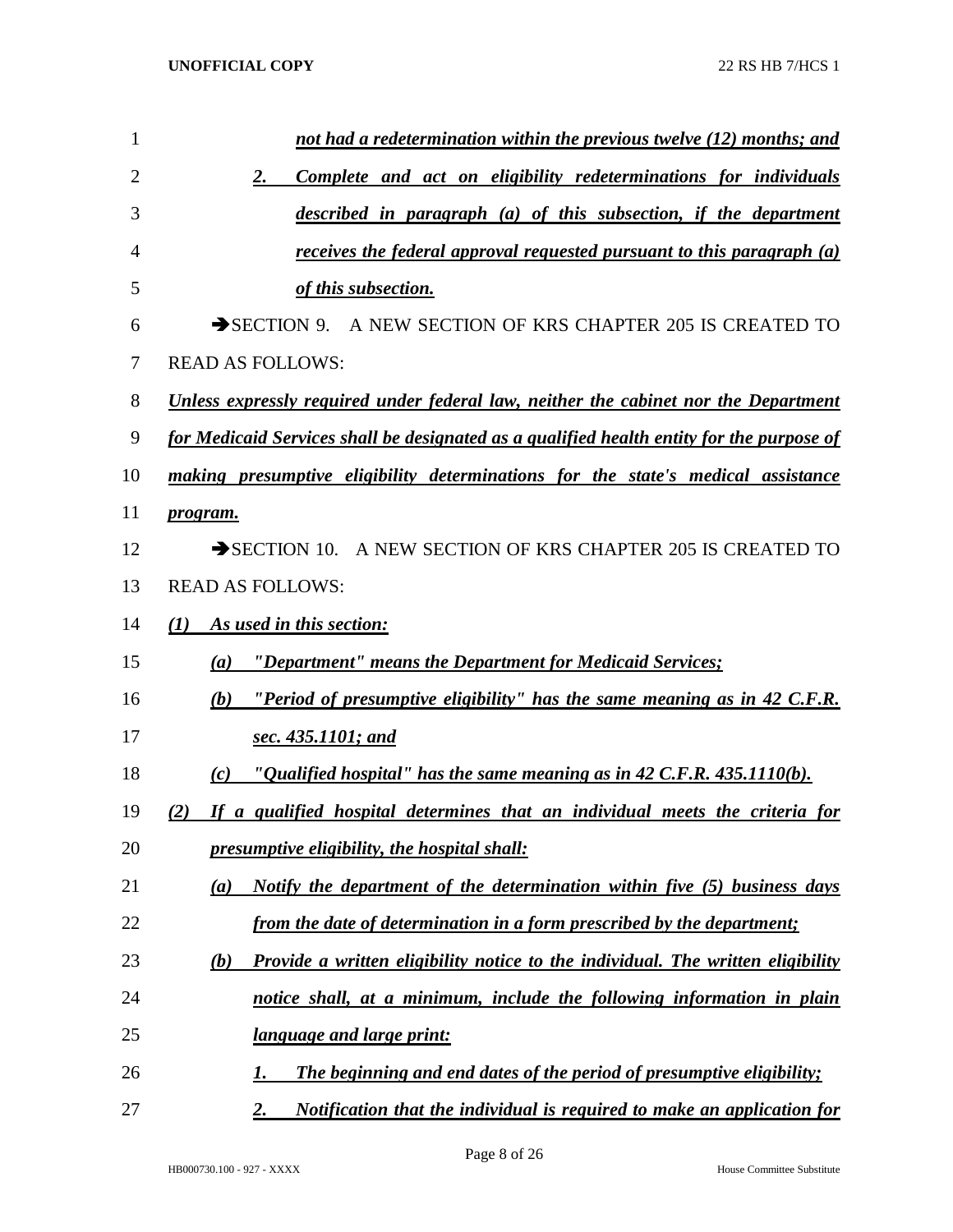| 1              | Medicaid benefits through the individual's local Department for                             |  |
|----------------|---------------------------------------------------------------------------------------------|--|
| $\overline{2}$ | <b>Community Based Services office;</b>                                                     |  |
| 3              | The location of the individual's local Department for Community<br>3.                       |  |
| 4              | <b>Based Services office;</b>                                                               |  |
| 5              | Notification that if the individual does not file a full Medicaid<br>4.                     |  |
| 6              | application before the last day of the following month, the period of                       |  |
| 7              | <u>presumptive eligibility coverage will end on that day; and</u>                           |  |
| 8              | Notification that if the individual does file a full Medicaid application<br>5.             |  |
| 9              | before the last day of the following month, presumptive eligibility                         |  |
| 10             | coverage will continue until an eligibility determination is made on                        |  |
| 11             | <i>the application by the department;</i>                                                   |  |
| 12             | Issue a presumptive eligibility identification card or document to the<br>(c)               |  |
| 13             | presumed eligible individual;                                                               |  |
| 14             | Maintain a record of the presumptive eligibility screening for each<br>(d)                  |  |
| 15             | <i>application; and</i>                                                                     |  |
| 16             | Assist presumptively eligible individuals in completing a full Medicaid<br>(e)              |  |
| 17             | application and understanding any documentation requirements.                               |  |
| 18             | If a qualified hospital determines that an individual does not meet the criteria for<br>(3) |  |
| 19             | presumptive eligibility, the hospital shall provide the individual with written             |  |
| 20             | notification of:                                                                            |  |
| 21             | <b>The reason for the determination;</b><br>(a)                                             |  |
| 22             | Notification that the individual may file a full Medicaid application through<br>(b)        |  |
| 23             | the individual's local Department for Community Based Services office if                    |  |
| 24             | the individual wishes to have a formal determination of eligibility made by                 |  |
| 25             | the department; and                                                                         |  |
| 26             | The location of the individual's local Department for Community Based<br>$\left( c\right)$  |  |
| 27             | Services office.                                                                            |  |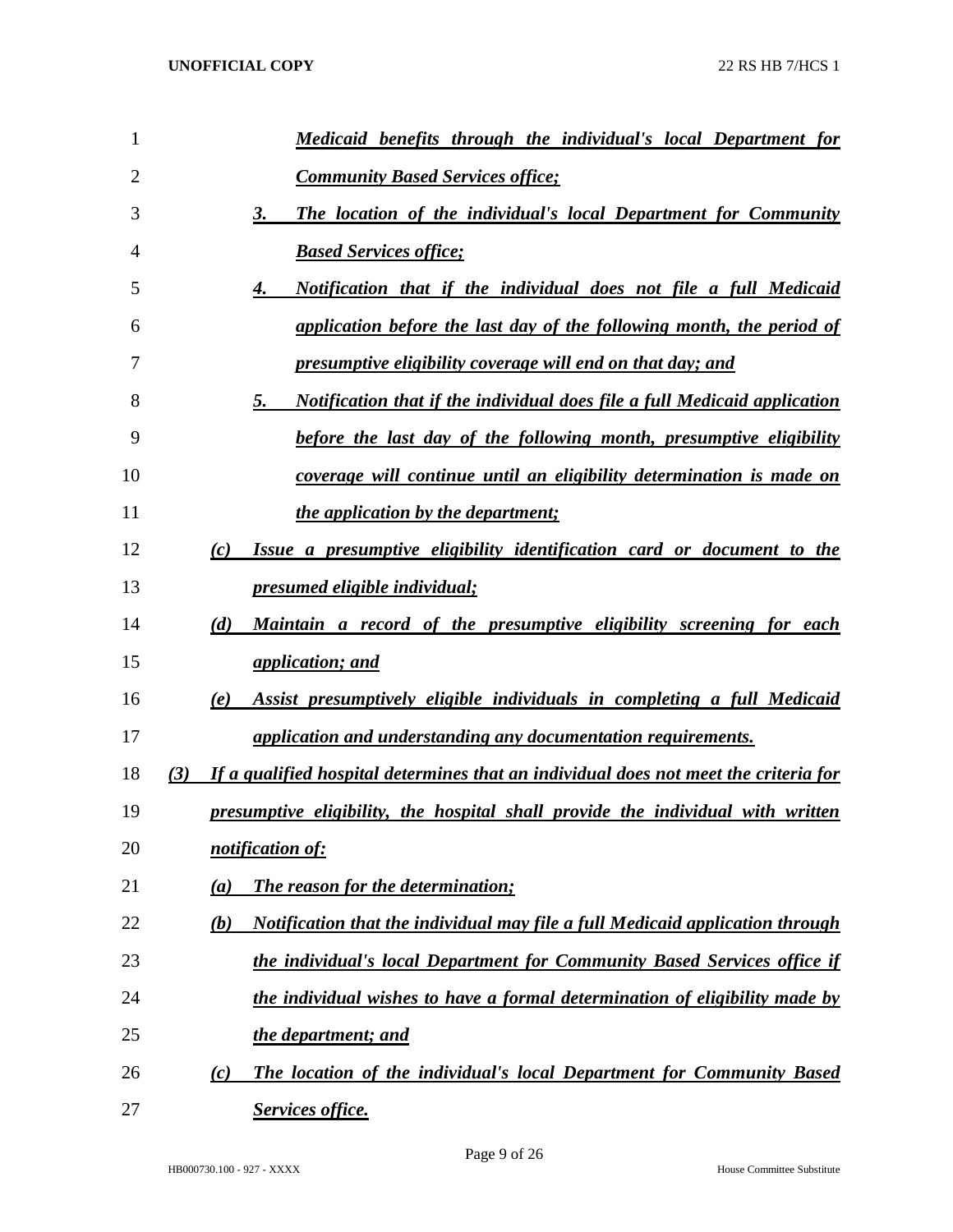| 1              | Notwithstanding any other provision of law to the contrary and to the extent<br>(4)       |
|----------------|-------------------------------------------------------------------------------------------|
| $\overline{2}$ | permitted under federal law, a pregnant individual shall be limited to one $(1)$          |
| 3              | <i>period of presumptive eligibility per pregnancy.</i>                                   |
| $\overline{4}$ | (5)<br>The department shall provide training on all applicable state and federal<br>(a)   |
| 5              | laws related to presumptive eligibility to all qualified hospitals.                       |
| 6              | Prior to conducting presumptive eligibility screenings and determinations, a<br>(b)       |
| 7              | qualified hospital's staff, contractor, or vendor responsible for presumptive             |
| 8              | eligibility screenings and determinations shall be required to complete                   |
| 9              | presumptive eligibility training provided by the department.                              |
| 10             | (6)<br>If a qualified hospital uses a contractor or other vendor for the purpose of       |
| 11             | conducting presumptive eligibility screenings and determinations, the hospital            |
| 12             | shall be responsible for monitoring the contractor's or vendor's compliance with          |
| 13             | all applicable state and federal laws related to presumptive eligibility.                 |
| 14             | Within ninety (90) days after the effective date of this Act, the department shall<br>(7) |
| 15             | promulgate administrative regulations in accordance with KRS Chapter 13A that             |
| 16             | <u>are necessary to administer this section.</u>                                          |
| 17             | SECTION 11. A NEW SECTION OF KRS CHAPTER 205 IS CREATED TO                                |
| 18             | <b>READ AS FOLLOWS:</b>                                                                   |
| 19             | To the extent permitted under federal law, the state's medical assistance program shall   |
| 20             | provide coverage for substance use disorder treatment, including peer support services    |
| 21             | and substance use disorder treatment and patient navigation provided by a licensed        |
| 22             | clinical social worker, for incarcerated individuals.                                     |
| 23             | SECTION 12. A NEW SECTION OF KRS CHAPTER 205 IS CREATED TO                                |
| 24             | <b>READ AS FOLLOWS:</b>                                                                   |
| 25             | If a custodial parent of a dependent child is disqualified from receiving cash<br>(I)     |
| 26             | assistance benefits pursuant to Section 3, 18, or 19 of this Act, the dependent           |
| 27             | child's eligibility and any other adult family member's eligibility for cash              |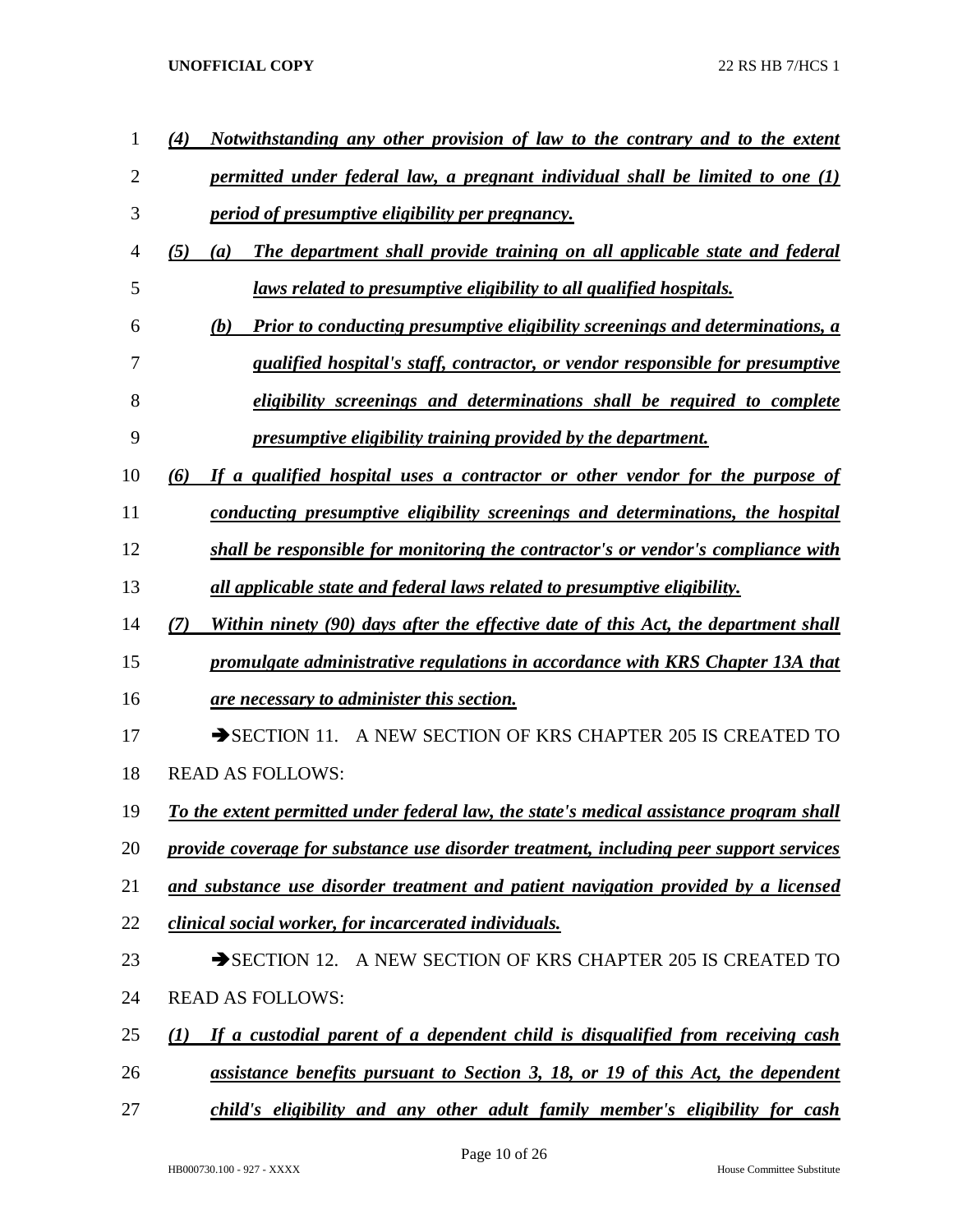| $\mathbf{1}$   | assistance benefits shall not be affected, and the custodial parent may choose to             |
|----------------|-----------------------------------------------------------------------------------------------|
| $\overline{2}$ | designate another person as a protective payee to receive benefits on behalf of the           |
| 3              | dependent child. The protective payee shall be an adult immediate family member               |
| 4              | of the dependent child, if such a person is available. The protective payee shall be          |
| 5              | <i>approved by the cabinet.</i>                                                               |
| 6              | Within ninety (90) days after the effective date of this Act, the cabinet shall<br>(2)        |
| 7              | promulgate administrative regulations, in accordance with KRS Chapter 13A,                    |
| 8              | necessary to administer this section.                                                         |
| 9              | SECTION 13. A NEW SECTION OF KRS CHAPTER 205 IS CREATED TO                                    |
| 10             | <b>READ AS FOLLOWS:</b>                                                                       |
| 11             | <b>The cabinet shall coordinate with the Department of Correction's Victim Information</b>    |
| 12             | and Notification Everyday network in order to accurately identify public assistance           |
| 13             | beneficiaries who have been incarcerated or released from incarceration in as timely a        |
| 14             | manner as is feasible.                                                                        |
| 15             | SECTION 14. A NEW SECTION OF KRS CHAPTER 205 IS CREATED TO                                    |
| 16             | <b>READ AS FOLLOWS:</b>                                                                       |
| 17             | The Cabinet for Health and Family Services shall report to the Public Assistance              |
| 18             | <b>Oversight and Advisory Committee, established in Section 17 of this Act, on efforts to</b> |
| 19             | implement Sections 2, 3, 5, 6, 8, 10, 11, 12, 13, 18, 19, and 22 of this Act no later than    |
| 20             | December 1, 2022, within one (1) year after the effective date of this Act, and at any        |
| 21             | time thereafter upon request from the Public Assistance Oversight and Advisory                |
| 22             | Committee or any other legislative committee.                                                 |
| 23             | SECTION 15. A NEW SECTION OF KRS CHAPTER 205 IS CREATED TO                                    |
| 24             | <b>READ AS FOLLOWS:</b>                                                                       |
| 25             | <b>The Attorney General shall:</b>                                                            |
| 26             | (1) On behalf of the Commonwealth of Kentucky, have jurisdiction to enforce this              |

*chapter; and*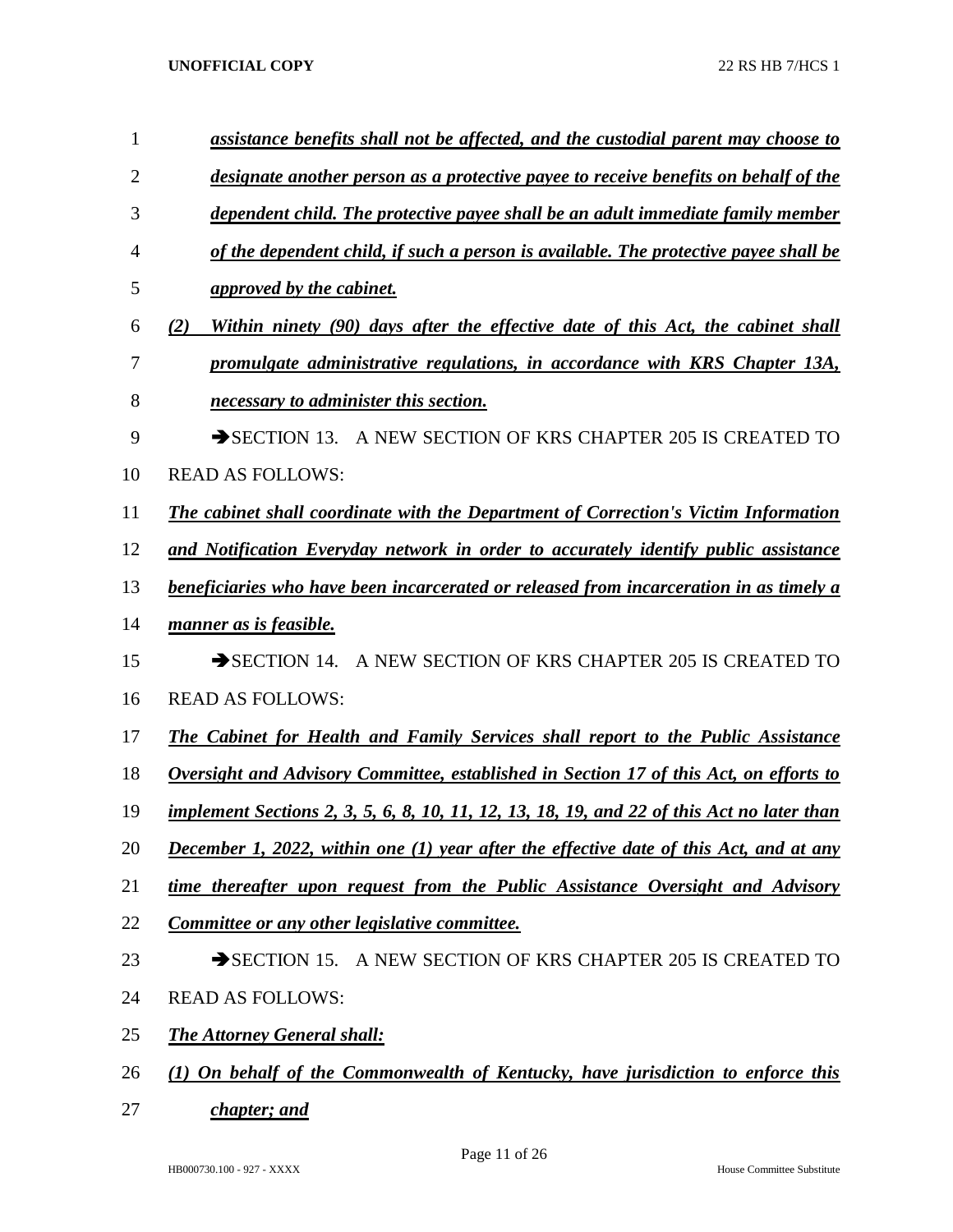| 1  | Bring an action against the Cabinet for Health and Family Services if any<br>(2)                  |
|----|---------------------------------------------------------------------------------------------------|
| 2  | <u>provision of Section 2, 3, 4, 5, 6, 7, 8, 9, 10, 11, 12, 13, 18, 19, 21, 22, or 24 of this</u> |
| 3  | Act are not fully implemented as required by this Act or for any violation thereof.               |
| 4  | $\rightarrow$ SECTION 16.<br>A NEW SECTION OF KRS CHAPTER 151B IS CREATED                         |
| 5  | TO READ AS FOLLOWS:                                                                               |
| 6  | <b>The Education and Workforce development Cabinet is hereby directed to establish,</b>           |
| 7  | within one hundred twenty (120) days of the effective date of this Act, a job placement           |
| 8  | assistance program to assist individuals enrolled in the state's medical assistance               |
| 9  | program established in KRS Chapter 205 in finding employment.                                     |
| 10 | The assistance program shall:<br>(I)                                                              |
| 11 | <b>Be</b> available to:<br>(a)                                                                    |
| 12 | Any individual enrolled in the state's medical assistance program who                             |
| 13 | is required to participate in community engagement activities                                     |
| 14 | pursuant to Section 6 of this Act, if the federal Centers for Medicare                            |
| 15 | and Medicaid Services approves the implementation of a community                                  |
| 16 | <u>engagement program; or</u>                                                                     |
| 17 | Any able-bodied adult enrolled in the state's medical assistance<br>2.                            |
| 18 | program, if the federal Centers for Medicare and Medicaid Services                                |
| 19 | does not approve the implementation of a community engagement                                     |
| 20 | program pursuant to Section 6 of this Act;                                                        |
| 21 | <b>Provide one-on-one job placement coaching and support; and</b><br><b>(b)</b>                   |
| 22 | Prioritize job placement with an employer who offers comprehensive health<br>(c)                  |
| 23 | insurance coverage for medical and surgical services as an employee                               |
| 24 | benefit.                                                                                          |
| 25 | The Education and Workforce Development Cabinet shall contact each<br>(2)                         |
| 26 | individual who, pursuant to subsection $(1)(a)$ of this section, is eligible to                   |
| 27 | participate in the job placement assistance program and provide them with                         |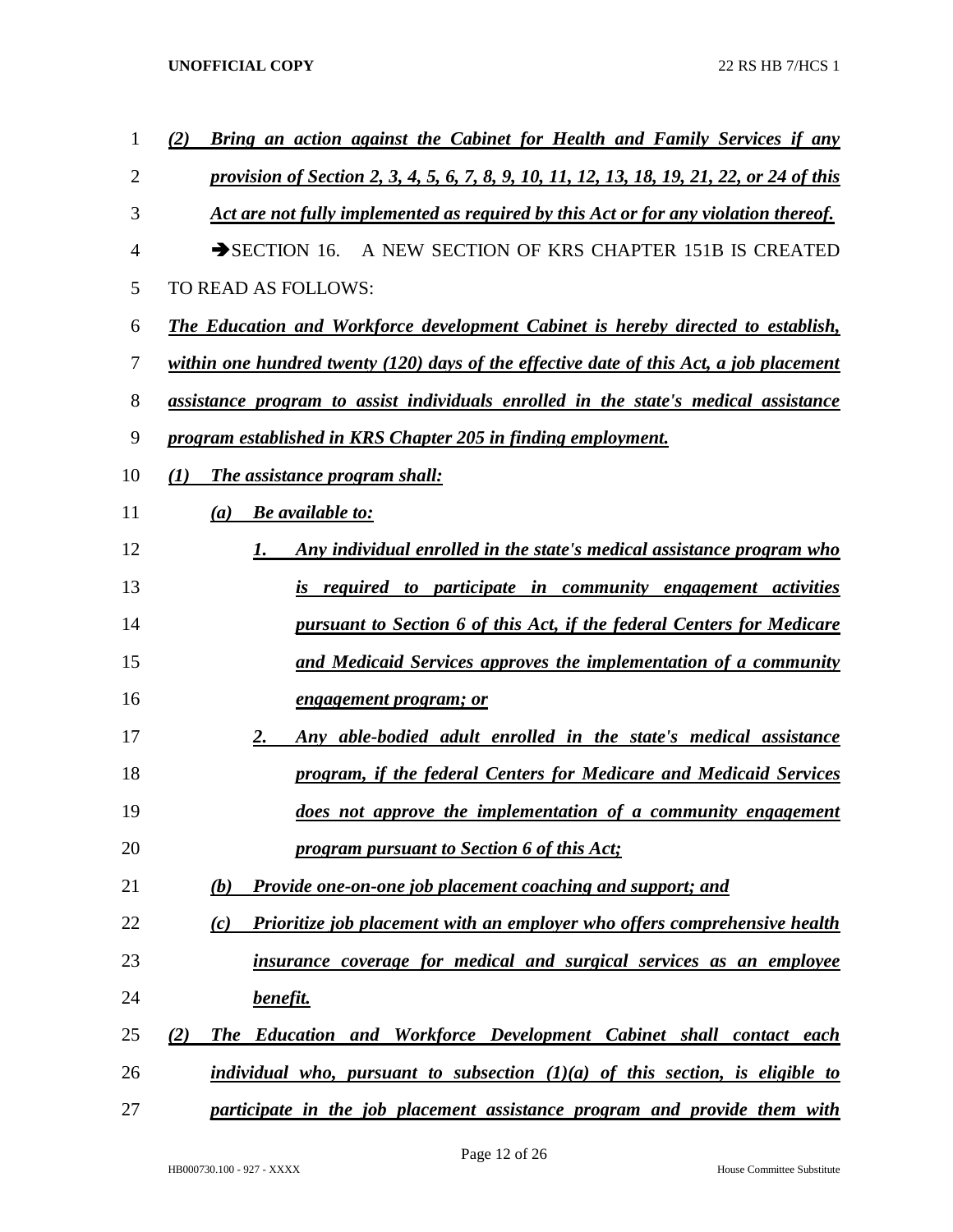*information on the program and services provided. (3) As used in this section "able-bodied adult" means an individual who is: (a) Over eighteen (18) years of age but under sixty (60) years of age; and (b) Physically and mentally able to work as determined by the cabinet.* 5 Section 17. KRS 6.940 is amended to read as follows: (1) There is hereby established a *Public Assistance*[Medicaid] Oversight and Advisory Committee, consisting of ten (10) members appointed as follows: four (4) members of the Senate appointed by the President of the Senate; one (1) member of the minority party in the Senate appointed by the Minority Floor Leader in the Senate; four (4) members of the House of Representatives appointed by the Speaker of the House of Representatives; and one (1) member of the minority party in the House of Representatives appointed by the Minority Floor Leader in the House of Representatives. *(2)* Members appointed from each chamber shall elect one (1) member from their chamber to serve as co-chair. The co-chairs shall have joint responsibilities for committee meeting agendas and presiding at committee meetings. *(3)* The committee shall meet at least four (4) times annually*. (4) The committee*[ and] shall provide oversight on the implementation *and administration* of *all public assistance programs*[Medicaid] within the Commonwealth*,* including access to services *and benefits*, utilization of services *and benefits*, quality of services *and benefits*, and cost containment. *The committee shall also examine strategies to promote participation in the workforce by public assistance beneficiaries. (5)*[(2)] A majority of the entire membership of the *Public Assistance*[Medicaid] Oversight and Advisory Committee shall constitute a quorum, and all actions of the committee shall be by vote of a majority of its entire membership. 27 Section 18. KRS 205.178 is amended to read as follows: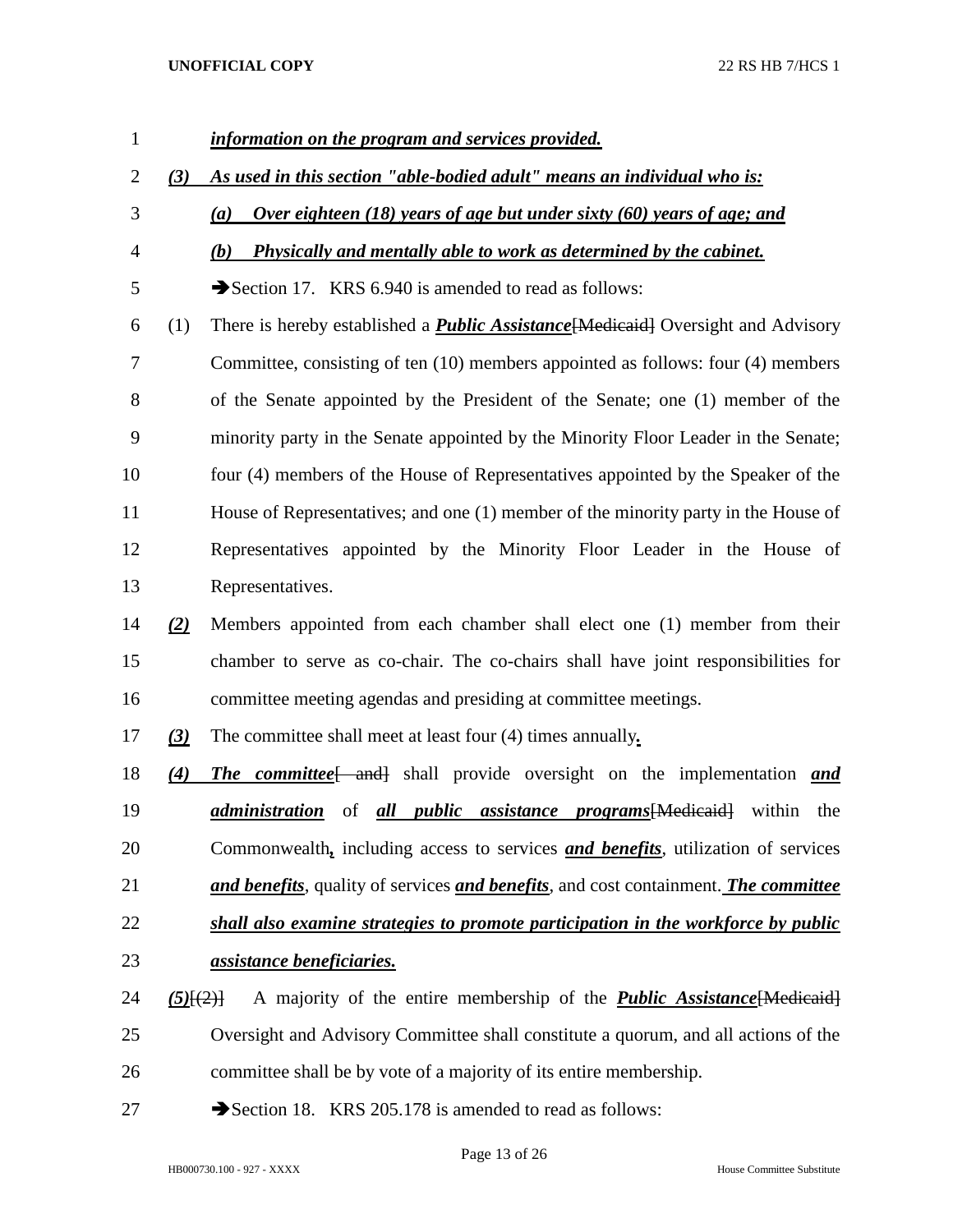(1) At a regularly scheduled interval, each enrollment or benefit tracking agency associated with the Medicaid program or the *Supplemental Nutrition Assistance Program* [food stamps program ]of the cabinet shall receive and review information from the Kentucky Lottery Corporation concerning individuals enrolled as recipients in the Medicaid program or the *Supplemental Nutrition Assistance Program*[food stamps program] that indicates a change in circumstances that may affect eligibility, including but not limited to changes in income or resources.

 (2) On at least a monthly basis, each enrollment or benefit tracking agency associated with the Medicaid program or the *Supplemental Nutrition Assistance Program* **Ifood stamps program** lof the cabinet shall receive and review information from the Vital Statistics Branch concerning individuals enrolled in the Medicaid program or 12 the *Supplemental Nutrition Assistance Program* [food stamps program ]that indicates a change in circumstances that may affect eligibility.

- (3) *On at least a quarterly basis, each enrollment or benefit tracking agency associated with the Supplemental Nutrition Assistance Program of the cabinet*
- *shall receive and review information from the Administrative Office of the Courts*
- *concerning individuals enrolled in the Supplemental Nutrition Assistance*
- *Program that indicates a change in circumstances that may affect eligibility,*
- *including but not limited to incarceration status.*

 *(4)* On at least a quarterly basis, each enrollment or benefit tracking agency associated with the Medicaid program or the *Supplemental Nutrition Assistance Program* **[food stamps program**] of the cabinet shall receive and review information from the Kentucky Office of Unemployment Insurance concerning individuals enrolled in the 24 Medicaid program or the *Supplemental Nutrition Assistance Program* [food] 25 stamps program that indicates a change in circumstances that may affect eligibility, including but not limited to changes in employment or wages.

*(5)*[(4)] On at least a quarterly basis, each enrollment or benefit tracking agency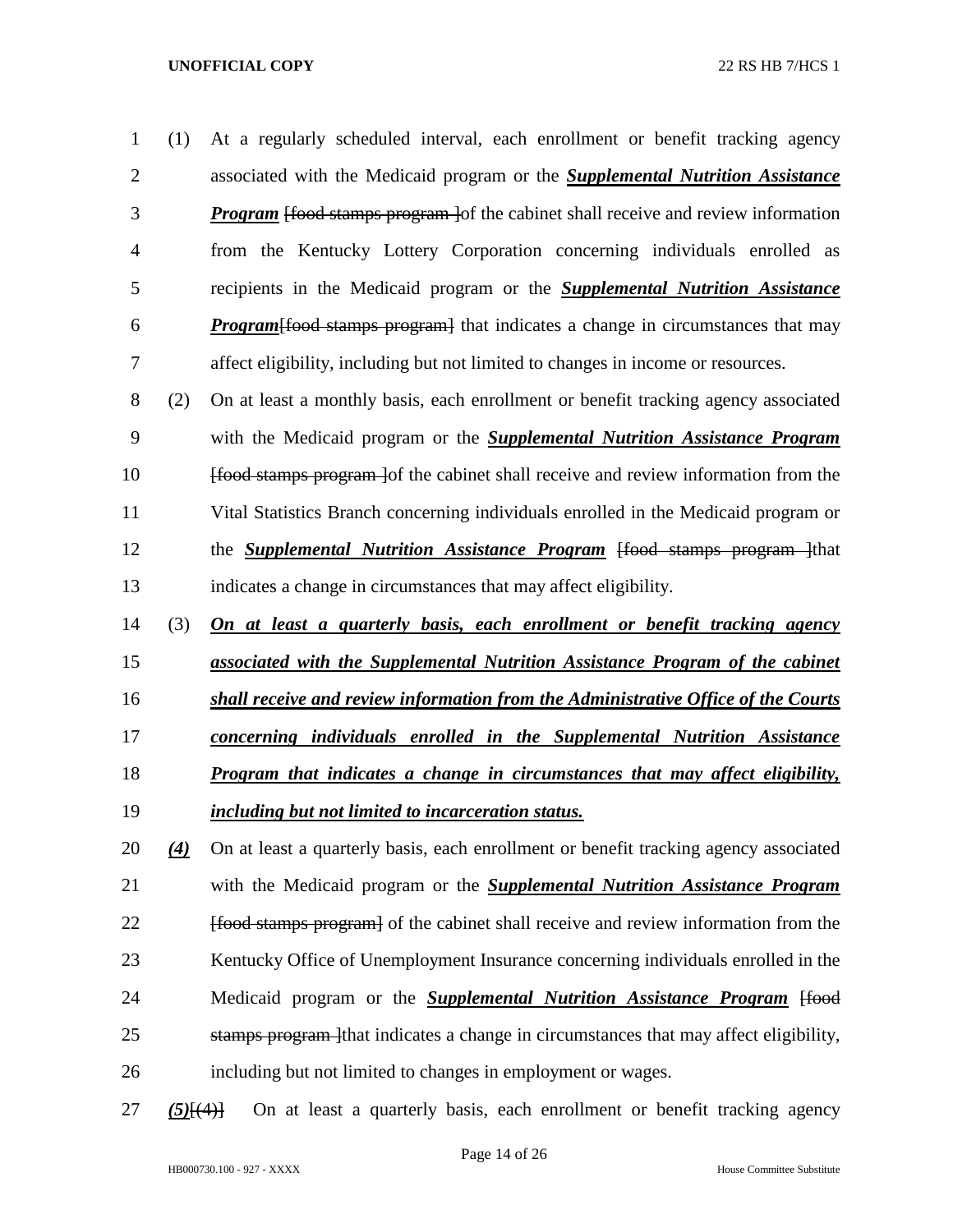associated with the Medicaid program or the *Supplemental Nutrition Assistance Program*—food stamps program of the cabinet shall receive and review information concerning individuals enrolled in the Medicaid program or the *Supplemental Nutrition Assistance Program*[ food stamps program] that indicates a change in circumstances that may affect eligibility, including but not limited to potential changes in residency as identified by out-of-state electronic benefit transfer transactions. *(6) On at least a quarterly basis, each enrollment or benefit tracking agency* 

- *associated with the Supplemental Nutrition Assistance Program of the cabinet shall receive and review information from the Department of Revenue*
- 
- *concerning individuals enrolled in the Supplemental Nutrition Assistance*
- *Program that indicates a change in circumstances that may affect eligibility,*
- *including but not limited to changes in income, wages, or residency as identified in tax records.*
- 15 (7) $\frac{f(5)}{f(5)}$  (a)} Notwithstanding any other provision of law to the contrary:
- *(a)* Each enrollment or benefit tracking agency associated with the Medicaid **program or the** *Supplemental Nutrition Assistance Program* [food stamps] **program** lof the cabinet shall enter into a memorandum of understanding with any department, agency, or division for information detailed in this section*;*  20 *and*<del>[.]</del>
- (b) [Notwithstanding any other provision of law to the contrary, ]Any department, agency, or division for information detailed in this section, including but not limited to the Kentucky Lottery Corporation, the Vital Statistics Branch, the Office of Unemployment Insurance, and the Department for Community Based Services, shall enter into any necessary memoranda of understanding with the enrollment or benefit tracking agency associated with the Medicaid **program or the** *Supplemental Nutrition Assistance Program* [food stamps]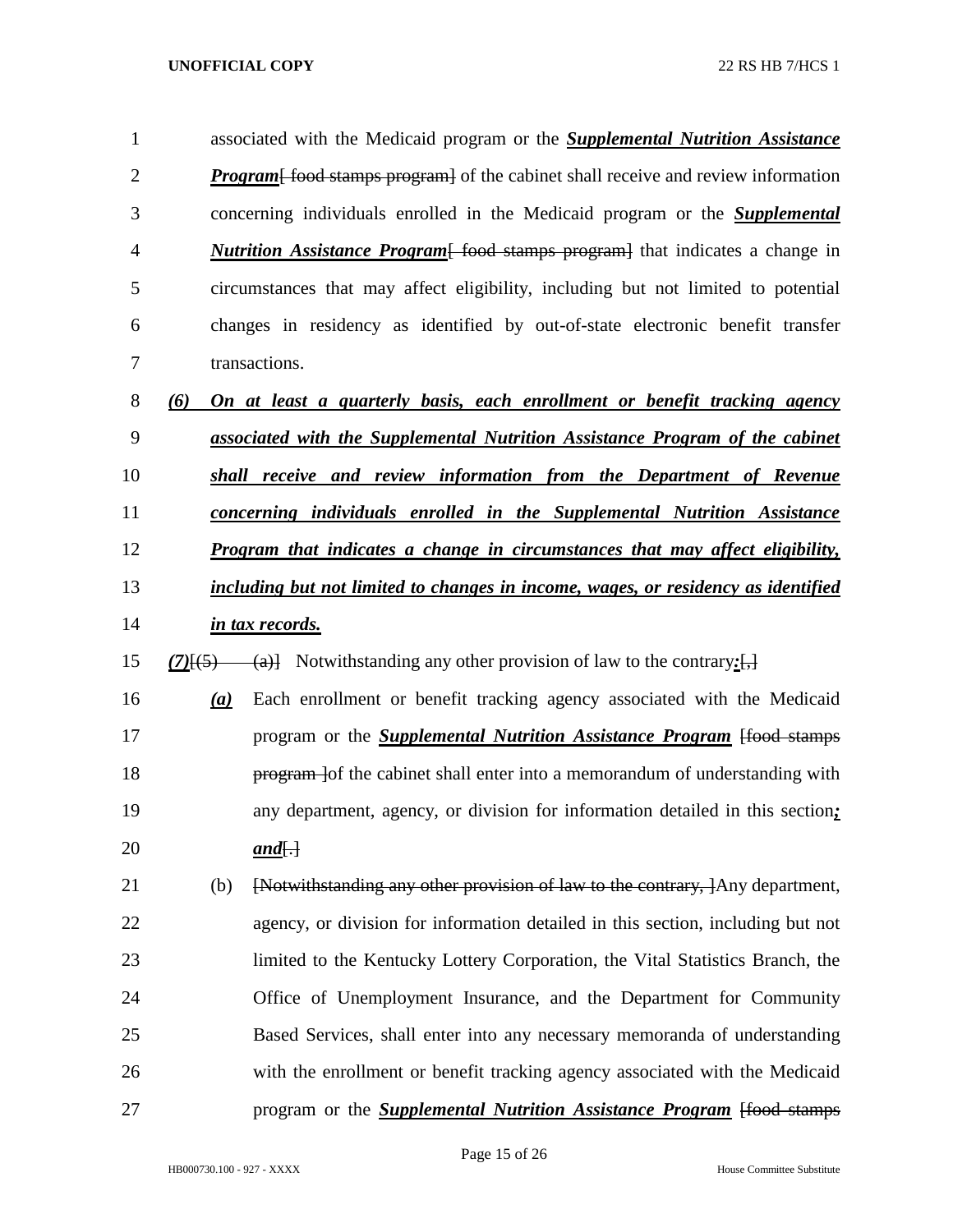- **program** lequesting an agreement pursuant to paragraph (a) of this subsection.
- *(8)*[(6)] Each enrollment or benefit tracking agency associated with the Medicaid program or the *Supplemental Nutrition Assistance Program*[ food stamps program] of the cabinet may contract *in accordance with KRS Chapter 45A* with one (1) or more independent vendors to provide additional data or information that may indicate a change in circumstances that may affect eligibility.
- *(9)*[(7)] Each enrollment or benefit tracking agency associated with the Medicaid program or the *Supplemental Nutrition Assistance Program* [food stamps program 10  $\frac{1}{2}$  of the cabinet shall explore joining any multistate cooperative to identify individuals who are also enrolled in public assistance programs outside of this state. *(10)*[(8)] If an enrollment or benefit tracking agency associated with the Medicaid program or the *Supplemental Nutrition Assistance Program* [food stamps program **Iomes information** concerning an individual enrolled in the 15 Medicaid program or the *Supplemental Nutrition Assistance Program* [food 16 stamps program that indicates a change in circumstances that may affect eligibility, the enrollment or benefit tracking agency or other appropriate agency shall review the individual's case.
- *(11) (a) Unless expressly required by federal law, the cabinet shall not seek, apply for, accept, or renew any waiver of work requirements established by the Supplemental Nutrition Assistance Program under 7 U.S.C. sec. 2015(o) without first obtaining specific authorization from the General Assembly to do so. (b) The cabinet shall not exercise the state's option under 7 U.S.C. sec. 2015(o)(6).*
- *(c) The cabinet shall assign all individuals who are subject to work requirements under 7 U.S.C. sec. 2015(d)(1) to an employment and training*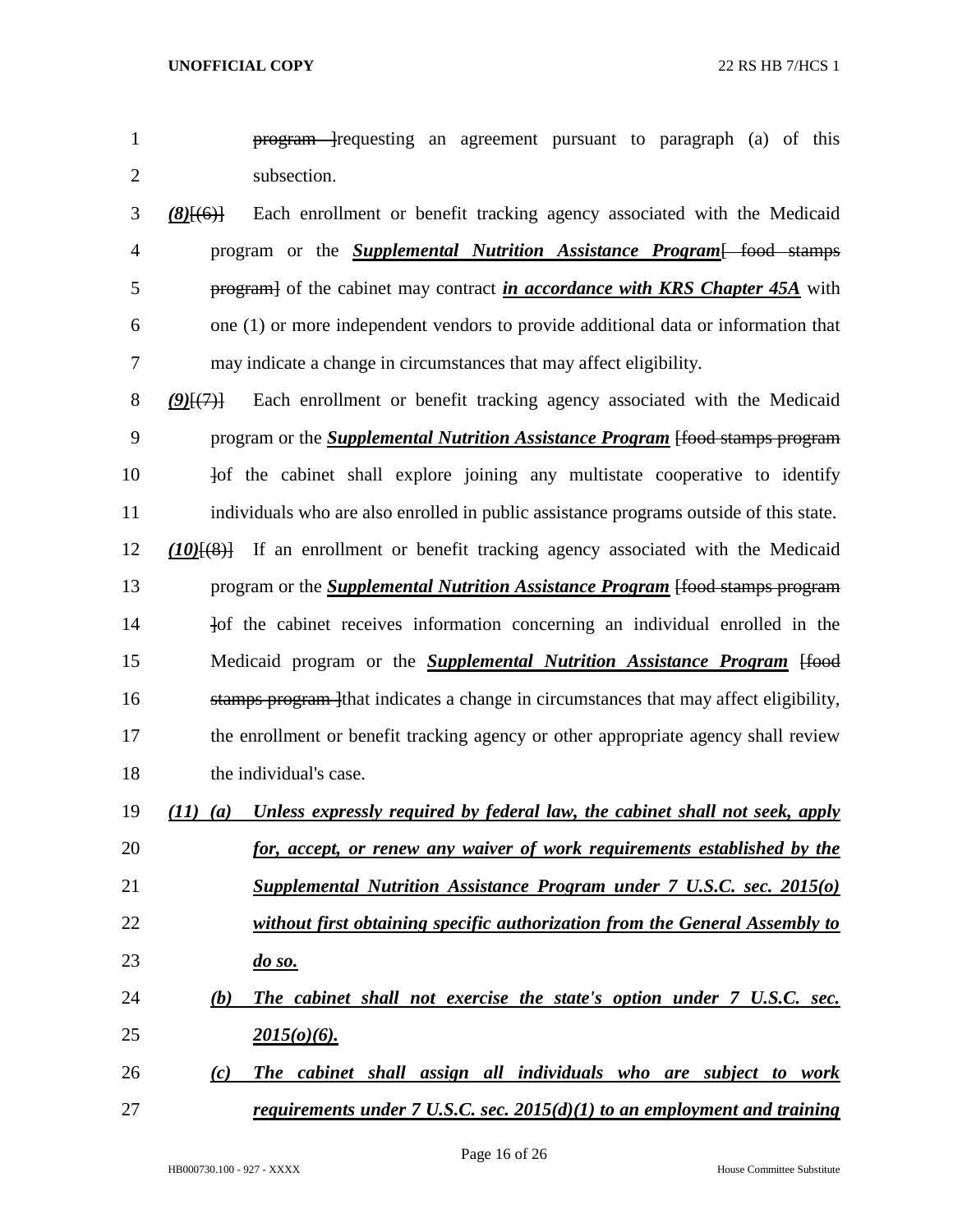| $\mathbf{1}$ | <u>program as defined in 7 U.S.C. sec. 2015(d)(4).</u>                                                |
|--------------|-------------------------------------------------------------------------------------------------------|
| 2            | (9) The food stamps program of the cabinet shall not seek, apply for, accept, or renew                |
| 3            | any waiver of requirements established under 7 U.S.C. sec. 2015(o) unless there is                    |
| 4            | an economic downturn resulting in an unemployment rate of ten percent (10%) or                        |
| 5            | more or the Cabinet for Health and Family Services determines an increase in the                      |
| 6            | unemployment rate in any particular county is severe enough to necessitate a                          |
| 7            | waiver.                                                                                               |
| 8            | $(12)$ [ $(10)$ ] The cabinet shall, <i>in accordance with KRS Chapter 13A</i> , promulgate all rules |
| 9            | and <i>administrative</i> regulations necessary for the purposes of carrying out this                 |
| 10           | section.                                                                                              |
| 11           | $(13)$ [ $(11)$ ] Upon request <i>from the Legislative Research Commission</i> , the Cabinet for      |
| 12           | Health and Family Services shall submit a report relating to the number of                            |
| 13           | individuals discovered utilizing services inappropriately, the number of individuals                  |
| 14           | who were removed from one $(1)$ or more public assistance programs as a result of a                   |
| 15           | review pursuant to this section, and the amount of public funds preserved in total                    |
| 16           | and by public assistance program and aggregated by prior years.                                       |
| 17           | Section 19. KRS 205.200 is amended to read as follows:                                                |
| 18           | (1)<br>A needy aged person, a needy blind person, a needy child, a needy permanently and              |
| 19           | totally disabled person, or a person with whom a needy child lives shall be eligible                  |
| 20           | to receive a public assistance grant only if he <i>or she</i> has made a proper application           |
| 21           | or an application has been made on his or her behalf in the manner and form                           |
| 22           | prescribed by administrative regulation. No individual shall be eligible to receive                   |
| 23           | public assistance under more than one (1) category of public assistance for the same                  |
| 24           | period of time.                                                                                       |
| 25           | The secretary shall, by administrative regulations, prescribe the conditions of<br>(2)                |
|              |                                                                                                       |

 eligibility for public assistance in conformity with the public assistance titles of the Social Security Act, its amendments, and other federal acts and regulations. The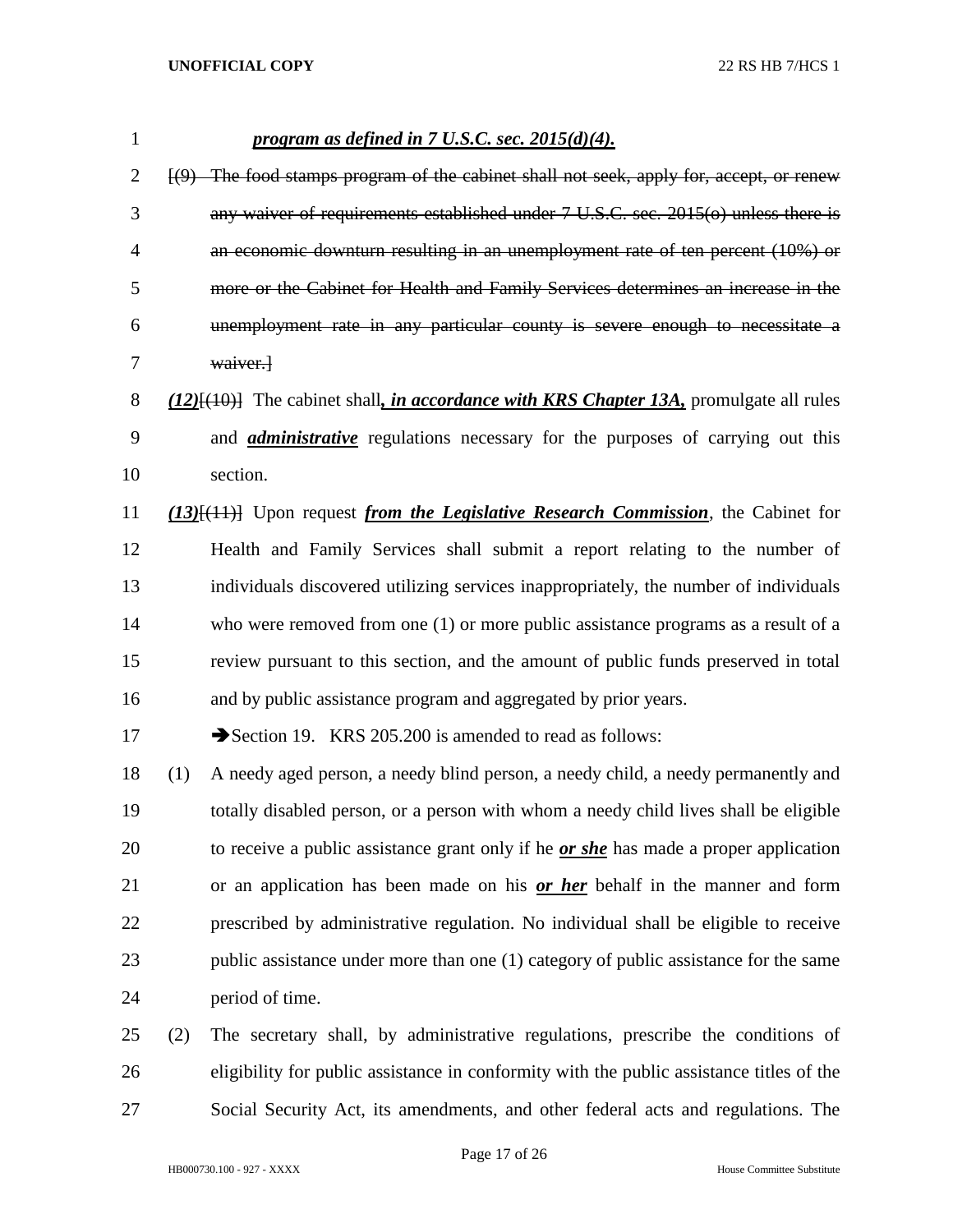secretary shall also promulgate administrative regulations to allow for between a forty percent (40%) and a forty-five percent (45%) ratable reduction in the method of calculating eligibility and benefits for public assistance under Title IV-A of the Federal Social Security Act. In no instance shall grants to families with no income be less than the appropriate grant maximum used for public assistance under Title IV-A of the Federal Social Security Act. As used in this section, "ratable reduction" means the percentage reduction applied to the deficit between the family's countable income and the standard of need for the appropriate family size.

 (3) The secretary may by administrative regulation prescribe as a condition of eligibility that a needy child regularly attend school, and may further by administrative regulation prescribe the degree of relationship of the person or persons in whose home such needy child must reside.

- (4) The secretary may by administrative regulation prescribe conditions for bringing paternity proceedings or actions for support in cases of out of wedlock birth or nonsupport by a parent in the public assistance under Title IV-A of the Federal Social Security Act program.
- (5) Public assistance shall not be payable to or in behalf of any individual who has taken any legal action in his *or her* own behalf or in the behalf of others with the intent and purpose of creating eligibility for the assistance.
- (6) The cabinet shall promptly notify the appropriate law enforcement officials of the furnishing of public assistance under Title IV-A of the Federal Social Security Act in respect to a child who has been deserted or abandoned by a parent.
- (7) No person shall be eligible for public assistance payments if, after having been determined to be potentially responsible, and afforded notice and opportunity for hearing, he refuses without good cause:
- (a) To register for employment with the state employment service,
- (b) To accept suitable training, or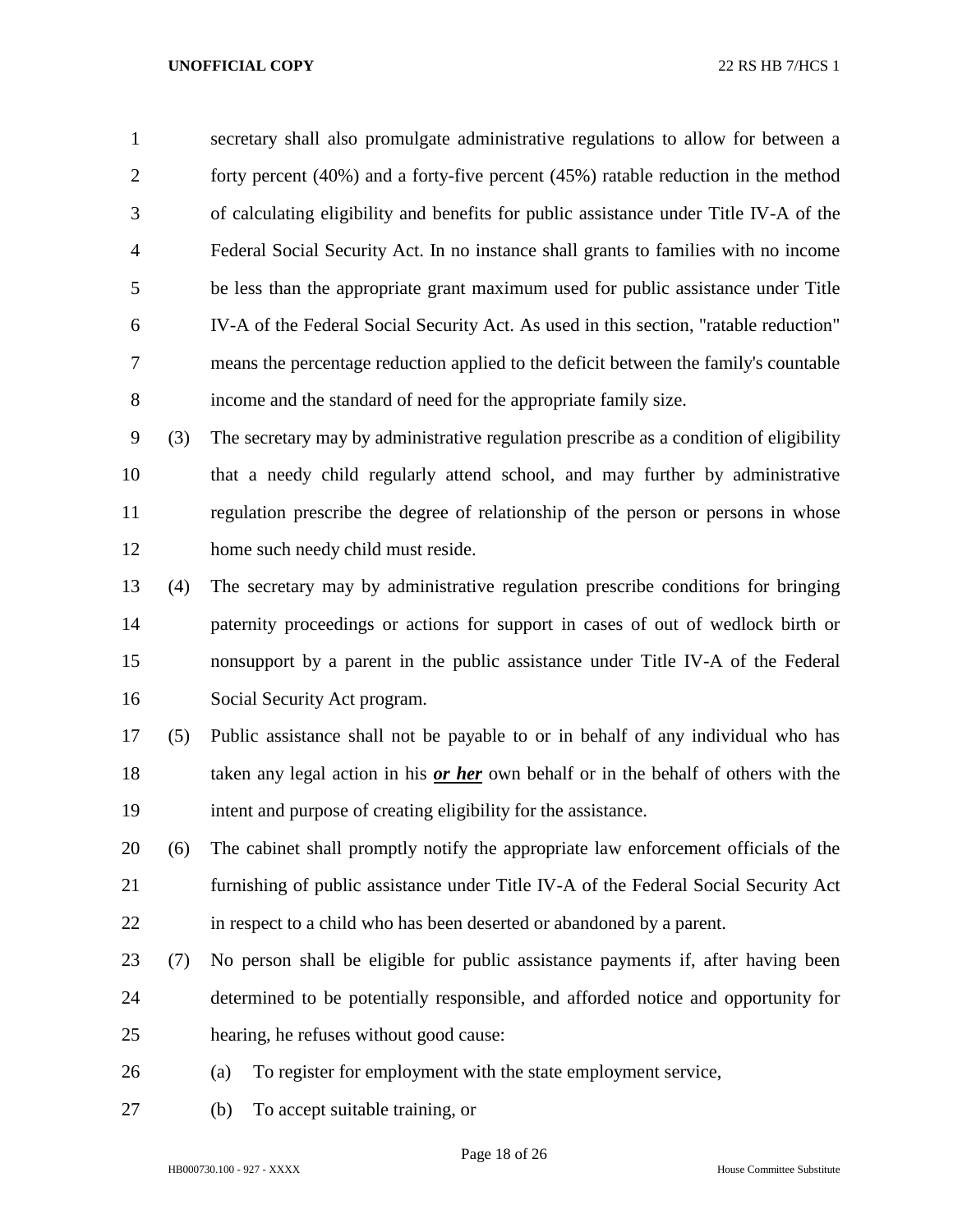- 
- (c) To accept suitable employment.
- The secretary may prescribe by administrative regulation, subject to the provisions of KRS Chapter 13A, standards of suitability for training and employment.
- (8) To the extent permitted by federal law, scholarships, grants, or other types of financial assistance for education shall not be considered as income for the purpose of determining eligibility for public assistance.
- (9) To the extent permitted by federal law, any money received because of a settlement or judgment in a lawsuit brought against a manufacturer or distributor of "Agent Orange" for damages resulting from exposure to "Agent Orange" by a member or veteran of the Armed Forces of the United States or any dependent of such person who served in Vietnam shall not be considered as income for the purpose of determining eligibility or continuing eligibility for public assistance and shall not be subject to a lien or be available for repayment to the Commonwealth for public assistance received by the recipient.
- *(10) (a) For the purpose of determining eligibility for medical assistance under Title*
- 

- *XIX of the Social Security Act, the cabinet shall not, unless expressly required by federal law, accept self-attestation of income, residency, age,*
- *household composition, caretaker or relative status, or receipt of other*
- *coverage without verification prior to enrollment, and the cabinet shall not request federal authorization or approval to waive or decline to periodically*
- *check any available income-related data source to verify eligibility.*
- *(b) This subsection shall not apply to any individual who is a resident of an assisted-living community as defined in KRS 194A.700 or a long-term care facility as defined in KRS 216A.010.*
- *(11) When determining whether an applicant for services or assistance provided under*
- *this chapter meets the applicable income eligibility guidelines, the cabinet shall*
- *only use the most recent income verification data available.*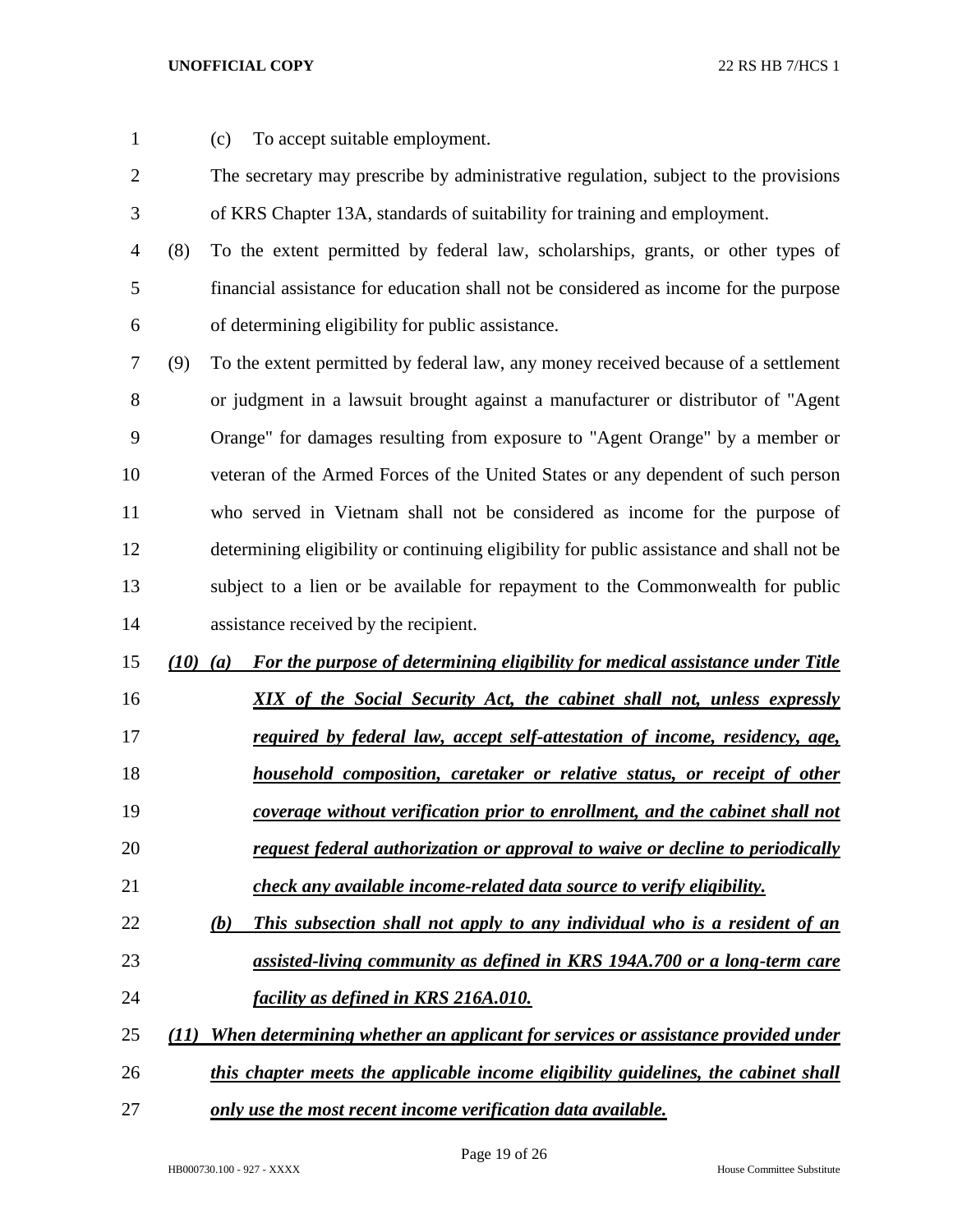| 1              | (12) |    | To the extent permitted under federal law, if an individual traffics, sells,                |
|----------------|------|----|---------------------------------------------------------------------------------------------|
| $\overline{2}$ |      |    | distributes, gives, or otherwise transfers an electronic benefit transfer card issued       |
| 3              |      |    | by the department for money, service, or other valuable consideration, the                  |
| 4              |      |    | individual may be deemed ineligible for all public assistance programs                      |
| 5              |      |    | administered by the cabinet under this chapter for a period of not more than six            |
| 6              |      |    | (6) months for a first offense and may be deemed permanently ineligible for all             |
| 7              |      |    | public assistance programs administered by the cabinet under this chapter for               |
| 8              |      |    | subsequent offenses.                                                                        |
| 9              |      |    | $(13)$ $\{(10)$ $\}$ (a) Notwithstanding any other provision of Kentucky law, the following |
| 10             |      |    | shall be disregarded for the purposes of determining an individual's eligibility            |
| 11             |      |    | for a means-tested public assistance program, and the amount of assistance or               |
| 12             |      |    | benefits the individual is eligible to receive under the program:                           |
| 13             |      | 1. | Any amount in an ABLE account;                                                              |
| 14             |      | 2. | Any contributions to an ABLE account; and                                                   |
| 15             |      | 3. | Any distribution from an ABLE account for qualified disability                              |
| 16             |      |    | expenses.                                                                                   |
| 17             | (b)  |    | For purposes of this subsection:                                                            |
| 18             |      | 1. | "ABLE account" means an account established within any state having a                       |
| 19             |      |    | qualified ABLE program as provided in 26 U.S.C. sec. 529A, as                               |
| 20             |      |    | amended;                                                                                    |
| 21             |      | 2. | "Kentucky law" includes:                                                                    |
| 22             |      |    | All provisions of the Kentucky Revised Statutes:<br>a.                                      |
| 23             |      |    | Any contract to provide Medicaid managed care established<br>$\mathbf b$ .                  |
| 24             |      |    | pursuant to this chapter;                                                                   |
| 25             |      |    | Any agreement to operate a Medicaid program established<br>c.                               |
| 26             |      |    | pursuant to this chapter; and                                                               |
| 27             |      |    | Any administrative regulation promulgated pursuant to this<br>d.                            |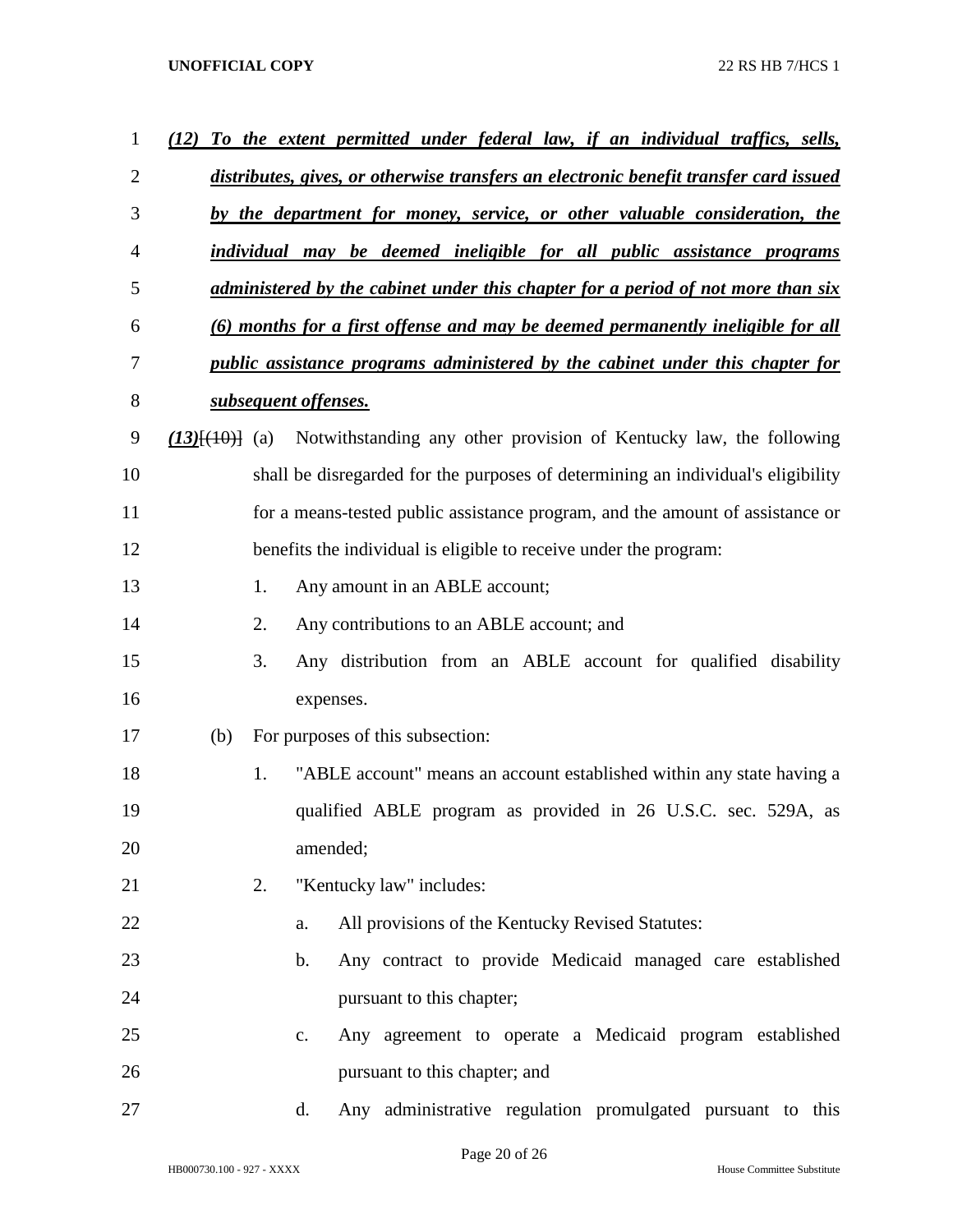| $\mathbf{1}$   |     | chapter; and                                                                              |
|----------------|-----|-------------------------------------------------------------------------------------------|
| $\overline{2}$ |     | "Qualified disability expenses" means expenses described in 26 U.S.C.<br>3.               |
| 3              |     | sec. 529A of a person who is the beneficiary of an ABLE account.                          |
| 4              |     | Section 20. KRS 205.231 is amended to read as follows:                                    |
| 5              | (1) | The secretary shall appoint one (1) or more impartial hearing officers to hear and        |
| 6              |     | decide upon appealed decisions.                                                           |
| 7              | (2) | Any applicant or recipient who is dissatisfied with the decision or delay in action on    |
| 8              |     | his or her application for public assistance or the amount granted to him or her and      |
| 9              |     | any applicant or recipient who was deemed ineligible or disqualified from public          |
| 10             |     | <i>assistance benefits under Section 3, 18, or 19 of this Act</i> may appeal to a hearing |
| 11             |     | officer, except that an appeal and a hearing need not be granted if the sole issue is a   |
| 12             |     | federal or state law requiring an automatic change adversely affecting some or all        |
| 13             |     | recipients of the Kentucky medical assistance program so long as advance notice of        |
| 14             |     | the change, with an explanation of appeal rights, is provided to all affected             |
| 15             |     | recipients. However, a recipient may appeal whether the cabinet is accurately             |
| 16             |     | interpreting a change in federal or state law which may adversely affect the              |
| 17             |     | recipient. On receipt of an appeal, an administrative hearing shall be conducted in       |
| 18             |     | accordance with KRS Chapter 13B.                                                          |
| 19             | (3) | The secretary may appoint an Appeal Board for Public Assistance composed of the           |
| 20             |     | secretary and two (2) other members. The secretary shall be chairman, and he or she       |
| 21             |     | and one (1) other member constitute a quorum.                                             |
| 22             | (4) | Any applicant or recipient who is dissatisfied with the decision of a hearing officer     |
| 23             |     | may appeal to the appeal board in the manner and form prescribed by administrative        |
| 24             |     | regulation. The board may on its own motion affirm, modify, or set aside any              |
| 25             |     | decision of a hearing officer on the basis of the evidence previously submitted in the    |
| 26             |     | case, or direct the taking of additional evidence, or may permit any of the parties to    |
| 27             |     | the decision to initiate further appeals before it. The board may remove itself or        |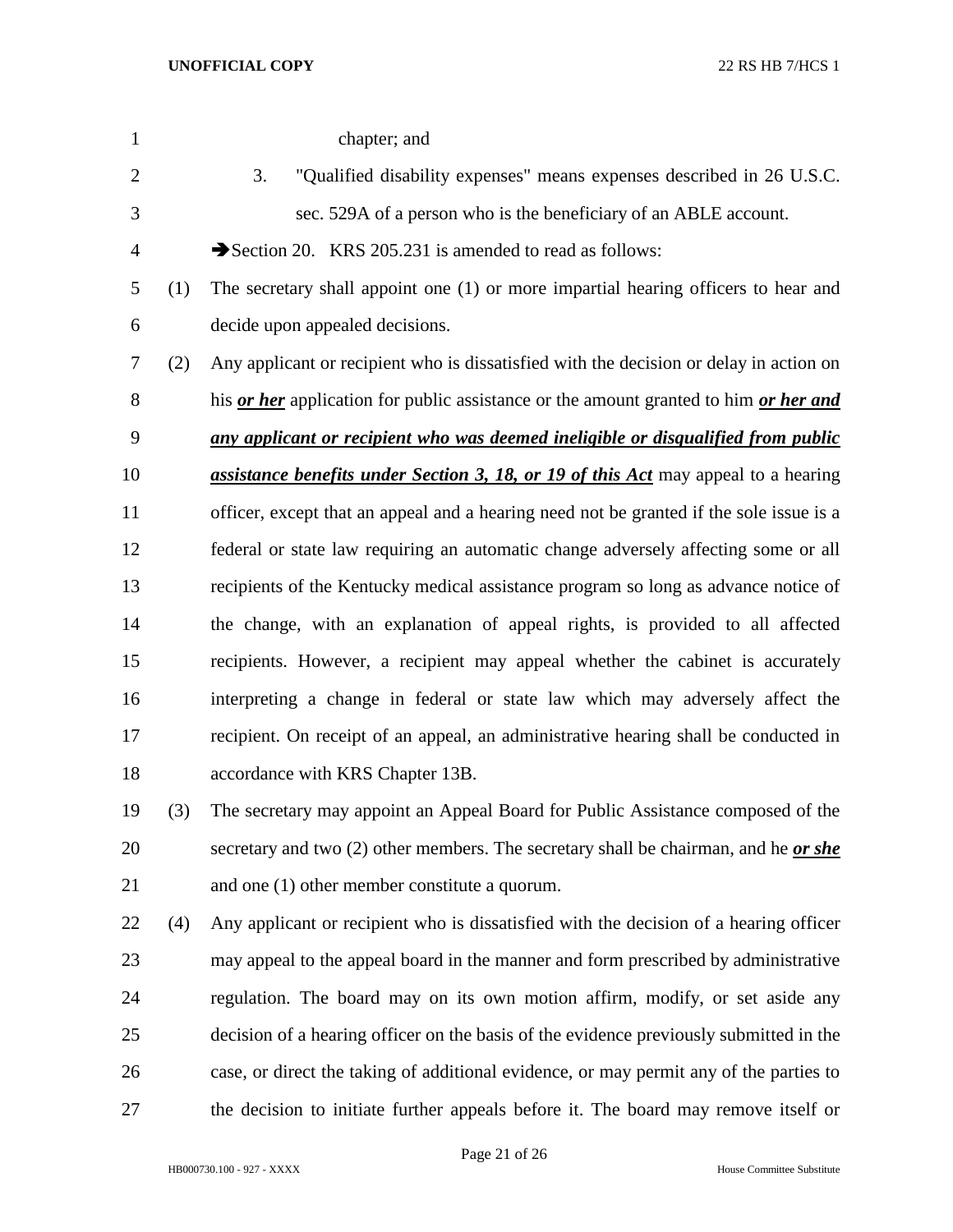- transfer to another hearing officer the proceedings on any appeal pending before a hearing officer. The board shall promptly notify the parties to any proceedings of its findings and decisions.
- (5) The manner in which appeals are presented and hearings and appeals conducted under subsection (4) of this section shall be in accordance with administrative regulations promulgated by the secretary.
- (6) After a decision by the appeal board, any party aggrieved by the decision may seek 8 judicial review of the decision by filing a petition in the Circuit Court of the county in which the petitioner resides, in accordance with KRS 13B.140, 13B.150, and 13B.160.

11 Section 21. KRS 205.525 is amended to read as follows:

- (1) Concurrent with submitting an application for a waiver or waiver amendment or a request for a plan amendment to any federal agency that approves waivers, waiver 14 amendments, and plan amendments, the cabinet for Health and Family Services shall provide to the Interim Joint Committee on Health*,*[ and] Welfare*, and Family*  16 **Services, <del>[and ]</del>to the Interim Joint Committee on Appropriations and Revenue, and**  *to the Public Assistance Oversight and Advisory Committee* a copy, summary, and statement of benefits of the application for a waiver or waiver amendment or request for a plan amendment.
- (2) The cabinet shall provide an update on the status of the application for a waiver or waiver amendment or request for a plan amendment *to the Legislative Research Commission* upon request.
- *(3) If the cabinet is expressly directed by the General Assembly to submit an application for a waiver or waiver amendment or a request for a plan amendment*
- *to any federal agency that approves waivers, waiver amendments, or plan*
- *amendments for public assistance programs administered under this chapter and*
- *that application or request is denied by the federal agency, the cabinet shall*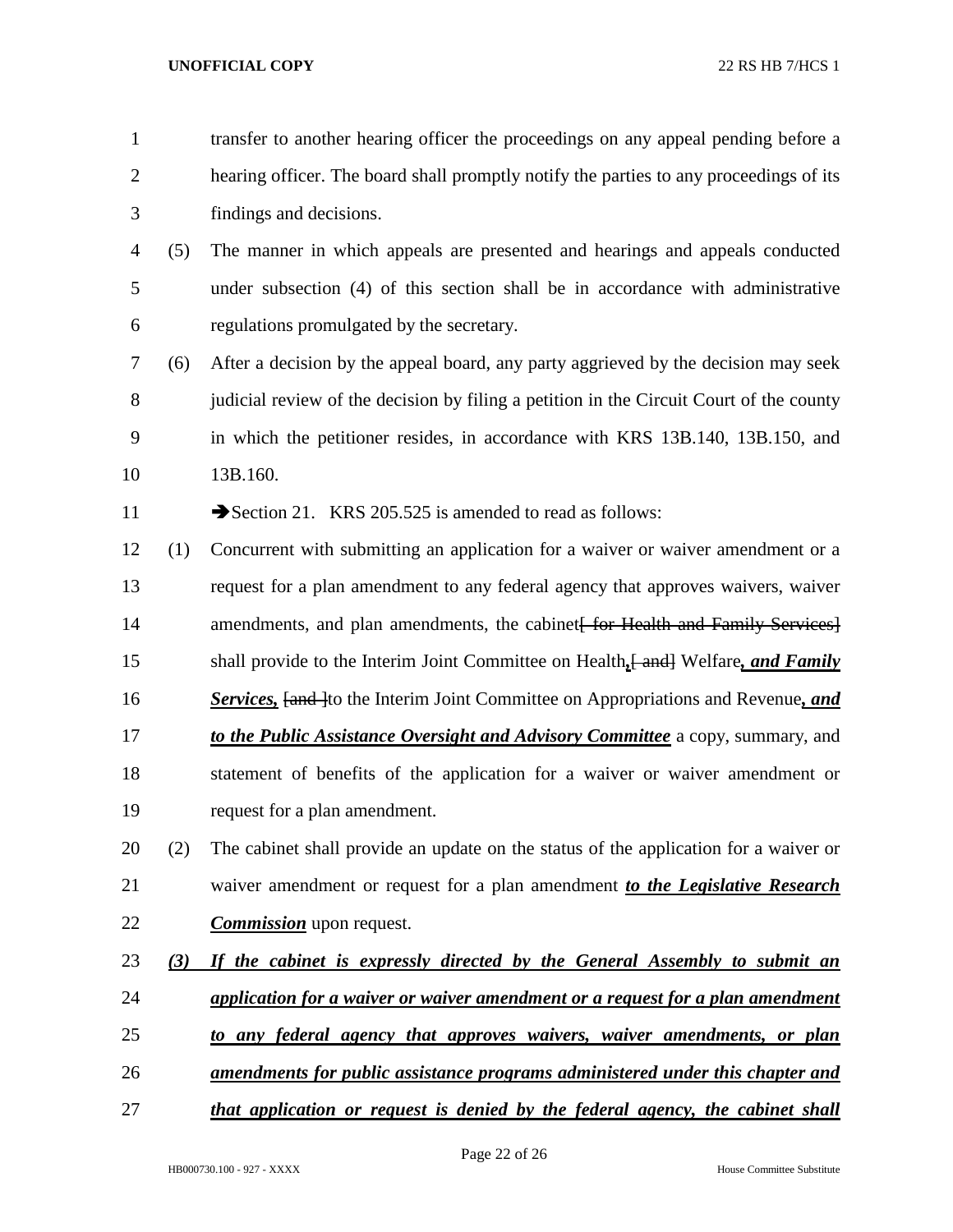| 1              |          | resubmit the application for a waiver or waiver amendment or request for a plan                 |
|----------------|----------|-------------------------------------------------------------------------------------------------|
| $\overline{2}$ |          | <u>amendment within twelve (12) months of each denial.</u>                                      |
| 3              |          | Section 22. KRS 205.725 is amended to read as follows:                                          |
| 4              | (1)      | Whenever the cabinet receives an application for public assistance on behalf of a               |
| 5              |          | needy dependent child or reviews the records of those currently receiving public                |
| 6              |          | assistance on behalf of a needy dependent child and it appears to the satisfaction of           |
| 7              |          | the cabinet that either or both parents have failed to provide support to the child, the        |
| 8              |          | cabinet <i>shall</i> { <del>may}</del> take appropriate action under this chapter, or any other |
| 9              |          | appropriate state and federal laws and regulations <i>including but not limited to</i>          |
| 10             |          | enforcement of 7 C.F.R. sec. 273.11( $o$ ) and ( $p$ ), to assure that the responsible          |
| 11             |          | parent or parents provide support to the child.                                                 |
| 12             | (2)      | <b>Subsection (1) of this section shall not apply if the:</b>                                   |
| 13             |          | Cabinet has reason to believe allegations of child abuse or domestic<br>(a)                     |
| 14             |          | violence and that enforcement of subsection (1) of this section could be                        |
| 15             |          | harmful to the custodial parent or needy dependent child;                                       |
| 16             |          | Cabinet believes that enforcement of subsection (1) of this section may not<br>(b)              |
| 17             |          | be in the best interest of the needy dependent child; or                                        |
| 18             |          | Custodial parent is the needy dependent child's mother, and she did not<br>(c)                  |
| 19             |          | <i>identify a father on the child's birth certificate at the time of birth.</i>                 |
| 20             | (3)      | The cabinet may, pursuant to 7 C.F.R. sec. 273.11(q), disqualify an individual                  |
| 21             |          | from public assistance granted under this chapter during any month in which the                 |
| 22             |          | individual is delinguent in any payment due under a court order for the support                 |
| 23             |          | of a child of the individual.                                                                   |
| 24             | $\Delta$ | As used in KRS 205.730, 205.735, 205.765, and 205.785, the term "child" includes                |
| 25             |          | a child of an individual who is not receiving public assistance and who is eligible to          |
| 26             |          | receive child support services in accordance with Title IV-D of the Social Security             |
| 27             |          | Act.                                                                                            |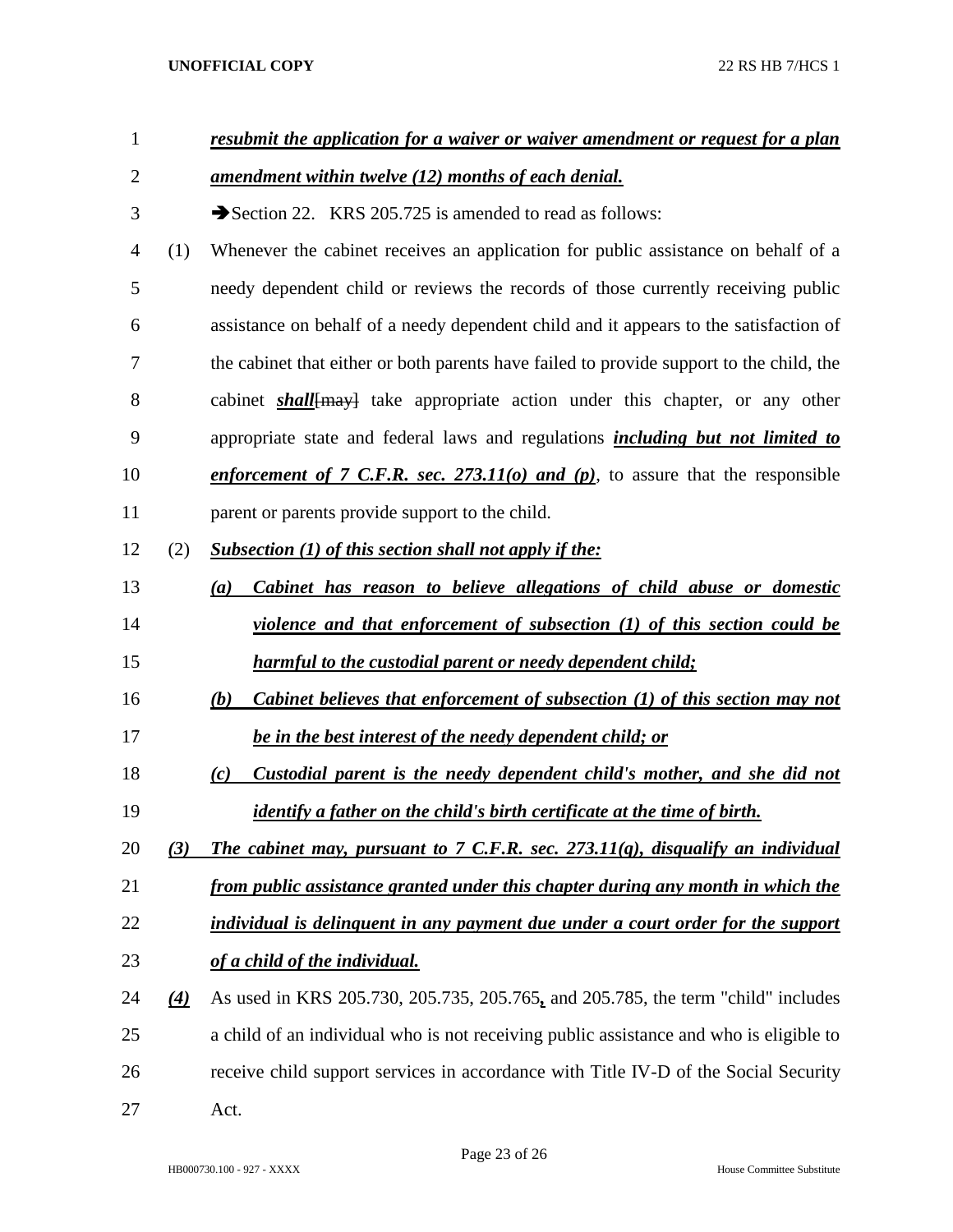1 Section 23. Within 90 days after the effective date of this Act, the Cabinet for Health and Family Services shall report the following information to the Interim Joint Committee on Health, Welfare, and Family Services and the Public Assistance Oversight and Advisory Committee:

- (1) The number of additional families served by the Child Care Assistance Program following the increase in eligibility to 200% of the federal poverty level;
- (2) An assessment of the additional cost incurred by the state due to increasing Child Care Assistance Program eligibility to 200% of the federal poverty level; and
- (3) An assessment of what the fiscal impact of discounting multiple copayments for families with more than one child in the Child Care Assistance Program would be.
- 11 Section 24. If the Cabinet for Health and Family Services determines that a state plan amendment, waiver, or any other form of approval or authorization from a federal agency is necessary prior to the implementation of any provision of this Act, the cabinet shall, within 120 days after the effective date of this Act unless otherwise specified, request the state plan amendment, waiver, approval, or authorization and shall only delay full implementation of those provisions for which a state plan amendment, waiver, approval, or authorization was deemed necessary until the state plan amendment, waiver, approval, or authorization is granted. The cabinet shall, in accordance with KRS 205.525, provide a copy of any state plan amendment, waiver, or other approval or authorization application submitted pursuant to this Section to the Interim Joint Committee on Health, Welfare, and Family Service, the Interim Joint Committee on Appropriations and Revenue, and the Public Assistance Oversight and Advisory Committee and provide an update on the status of any application submitted pursuant to this section upon request.
- 24 Section 25. The General Assembly hereby directs the Education and Workforce Development Cabinet to design and launch an online portal or Web site where private employers in the Commonwealth can post available job openings. Employment opportunities posted to the portal or Web site shall be accessible and searchable by the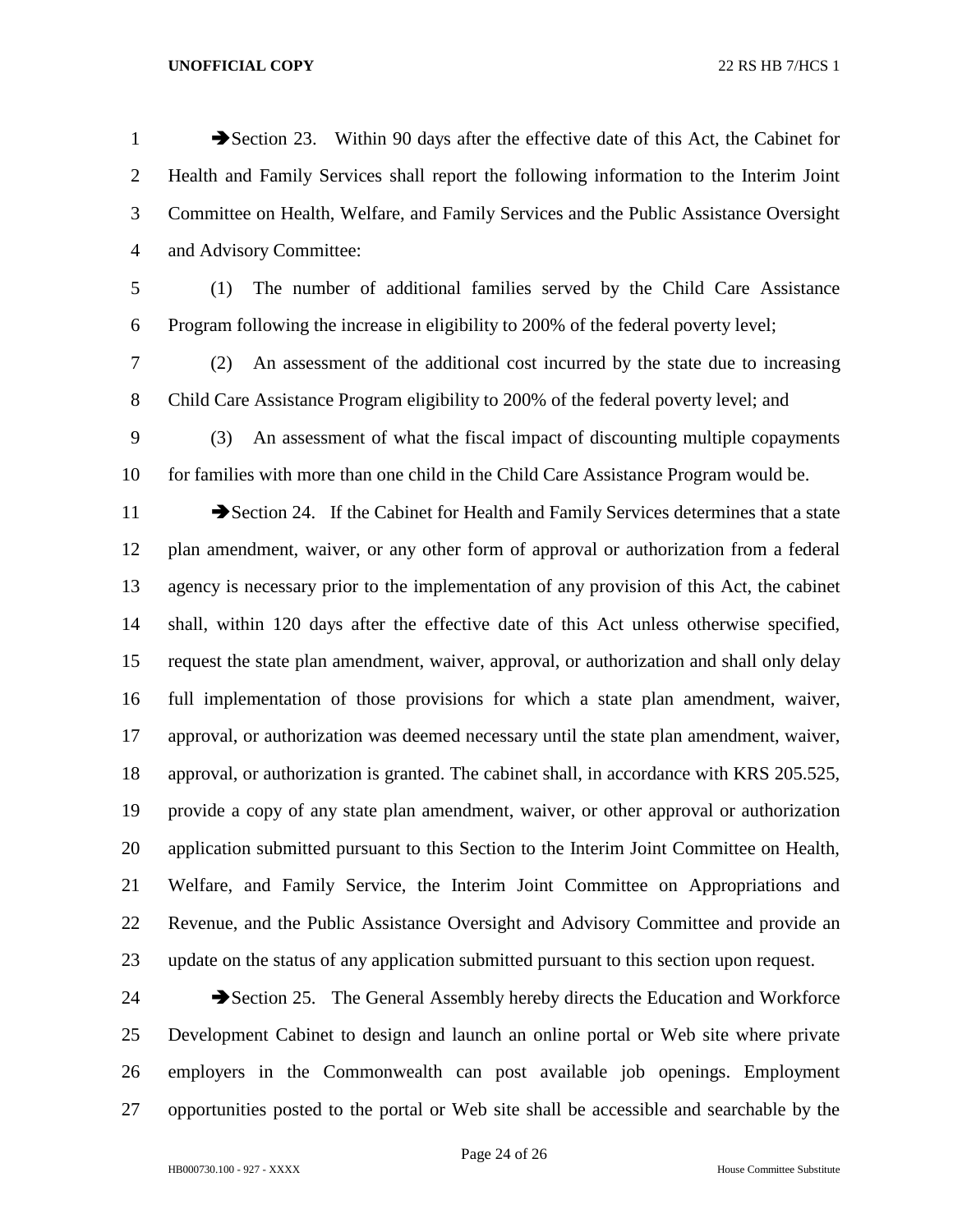general public.

2 Section 26. The Legislative Oversight and Investigations Committee shall conduct an in-depth analysis of Temporary Assistance for Needy Families (TANF) and the Kentucky Transition Assistance Program (K-TAP) spending by the Cabinet for Health and Family Services and seek to identify alternative sources of funding for child welfare programs and services currently funded by the federal TANF block grant and state maintenance-of-effort dollars, including possible strategies for securing additional Title IV-E funds, so that future K-TAP expenditures may be allocated in a manner that prioritizes assisting recipients of public assistance in transitioning off of public assistance by finding and maintaining sustainable, gainful employment.

11 Section 27. The Legislative Research Commission shall establish a Benefits Cliff Task Force to study the phenomenon commonly known as the benefits cliff and make recommendations for strategies that the state might employ to address the benefits cliff. The duties of the task force shall include but are not limited to making recommendations for:

- (1) Monthly premiums and co-payments associated with a health insurance option for low-income individuals who have become ineligible for the state's medical assistance program on the basis of an increase in income;
- (2) Eligibility guidelines for a health insurance option for low-income individuals who have become ineligible for the state's medical assistance program on the basis of an increase in income; and
- (3) Strategies to ensure continued access to child care assistance as a parent's income increases above the current threshold for eligibility for the Child Care Assistance Program.
- 25 Section 28. The Benefits Cliff Task Force shall be composed of the following members with final membership of the task force being subject to the consideration and approval of the Legislative Research Commission: